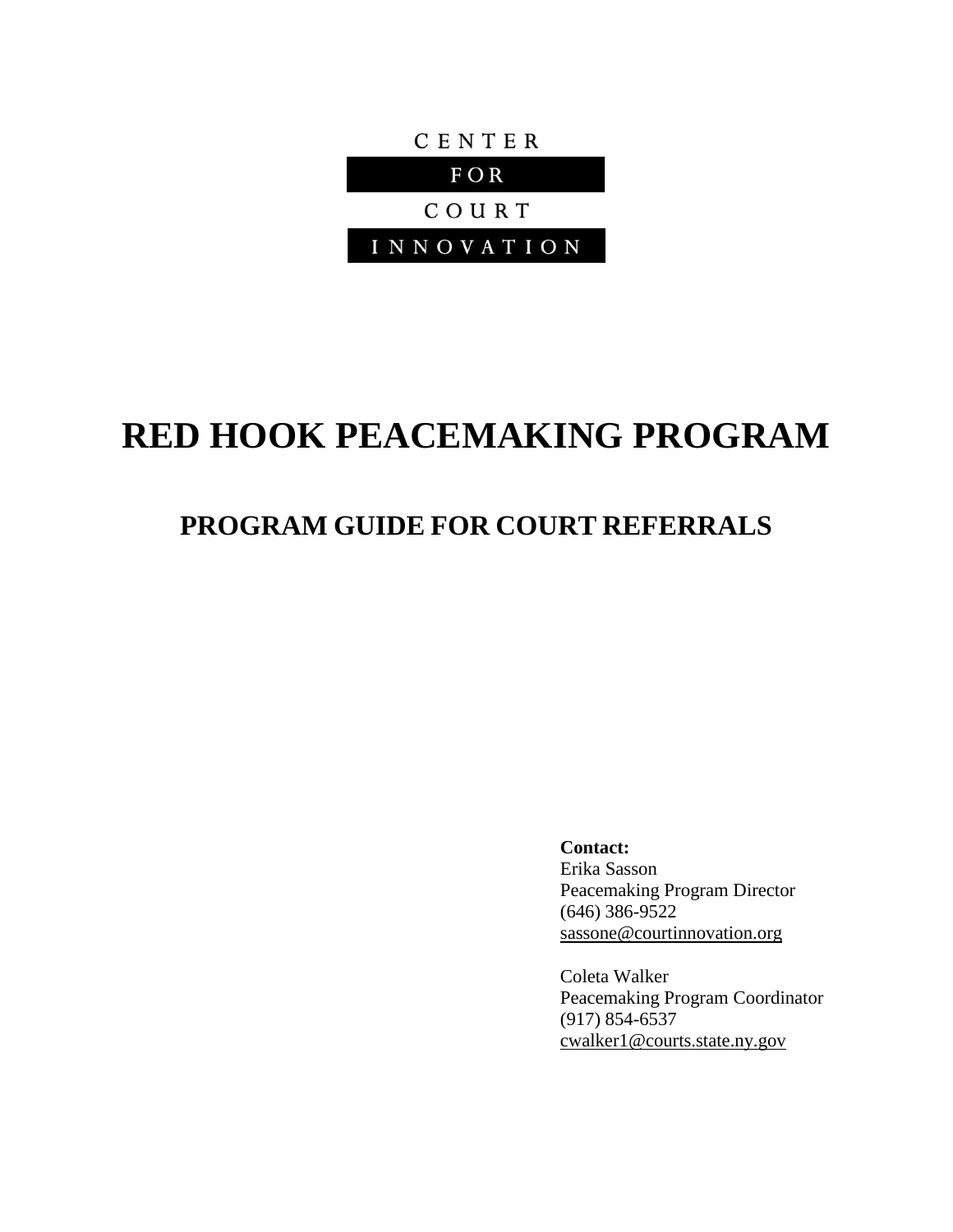#### *IN GRATITUDE*

In the months and years preceding the launch of this program, Center staff worked with countless tribal court judges, justice system practitioners, and peacemakers who generously shared their wisdom, vision, and experience. The Center is grateful to all of these mentors from across the United States and Canada, and would especially like to thank Lauren Abramson, Anna Francis-Jack, Michael Jackson, Julie Marthaler, Michael Petoskey, and Kay Pranis, David Raasch, Barbara Smith, and Barry Stuart. Special thanks also go to the elders of the Colville Tribes' Peacemaker Circle Program for welcoming us into their circles. The Center also thanks its partners in the Kings County District Attorney's Office, the New York State Unified Court System, Corporation Counsel, the Legal Aid Society, and the Red Hook Community Justice Center for their openness and enthusiasm in approaching this project, with special thanks to Alex Calabrese and Justin Barry. Finally, the Center owes a special debt of gratitude to Gloria Benally, Raymond Deal, and Stanley Nez, all esteemed peacemakers from the Navajo Nation, whose generosity and wisdom has inspired our program.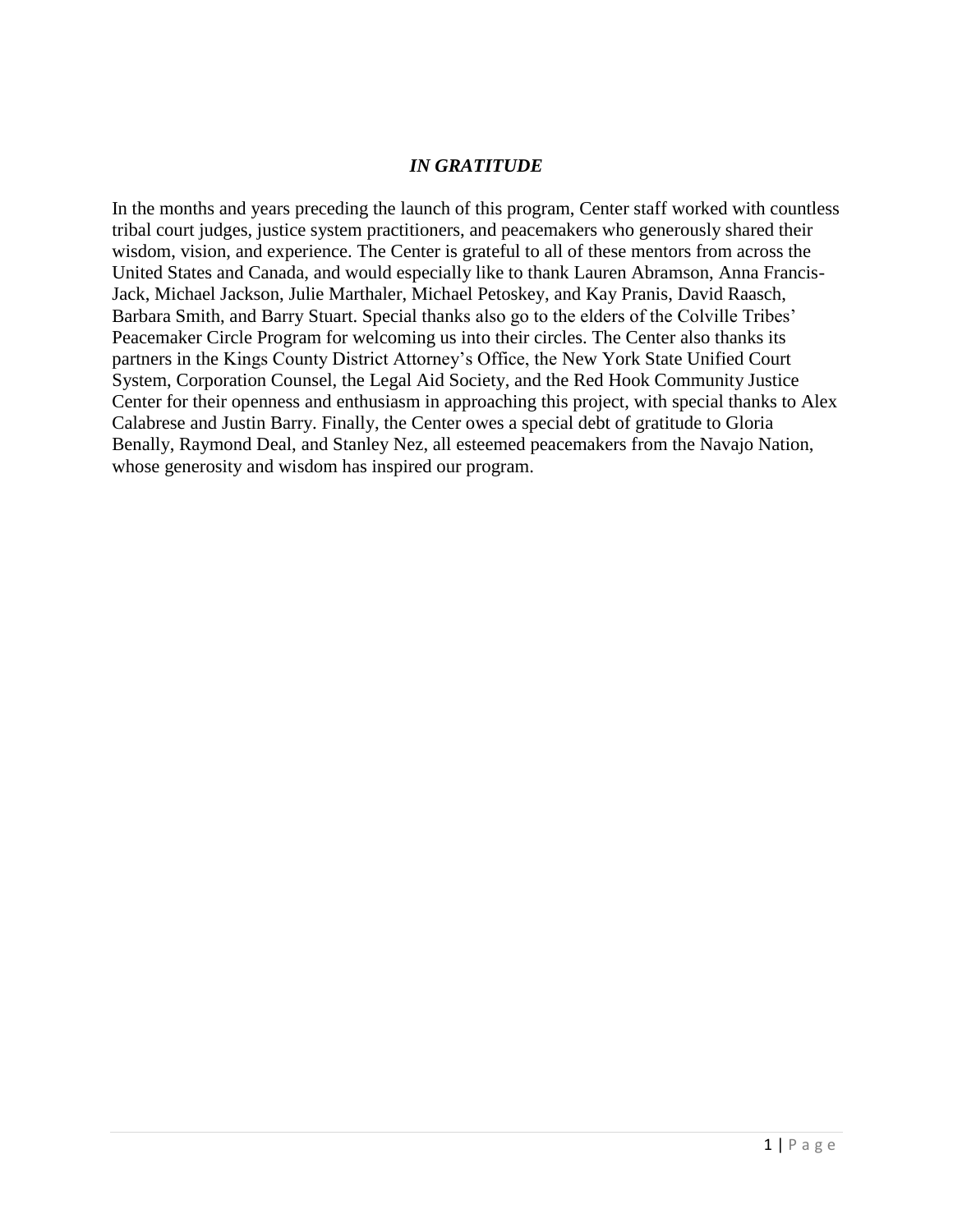#### **INDEX**

| 2.                               |  |
|----------------------------------|--|
| 3.                               |  |
|                                  |  |
| 5.                               |  |
| 6.                               |  |
| $7_{\scriptscriptstyle{\ddots}}$ |  |
|                                  |  |
| 9.                               |  |
|                                  |  |
| $1 \quad$                        |  |
|                                  |  |
|                                  |  |
|                                  |  |
|                                  |  |
|                                  |  |
| $1_{-}$                          |  |
|                                  |  |
|                                  |  |
| 4.                               |  |
| 5.                               |  |
|                                  |  |
| 7.                               |  |
| 8.                               |  |
|                                  |  |
|                                  |  |
|                                  |  |
|                                  |  |
| 2.                               |  |
| 3.                               |  |
|                                  |  |
| 5.                               |  |
| 6.                               |  |
|                                  |  |
|                                  |  |
|                                  |  |
|                                  |  |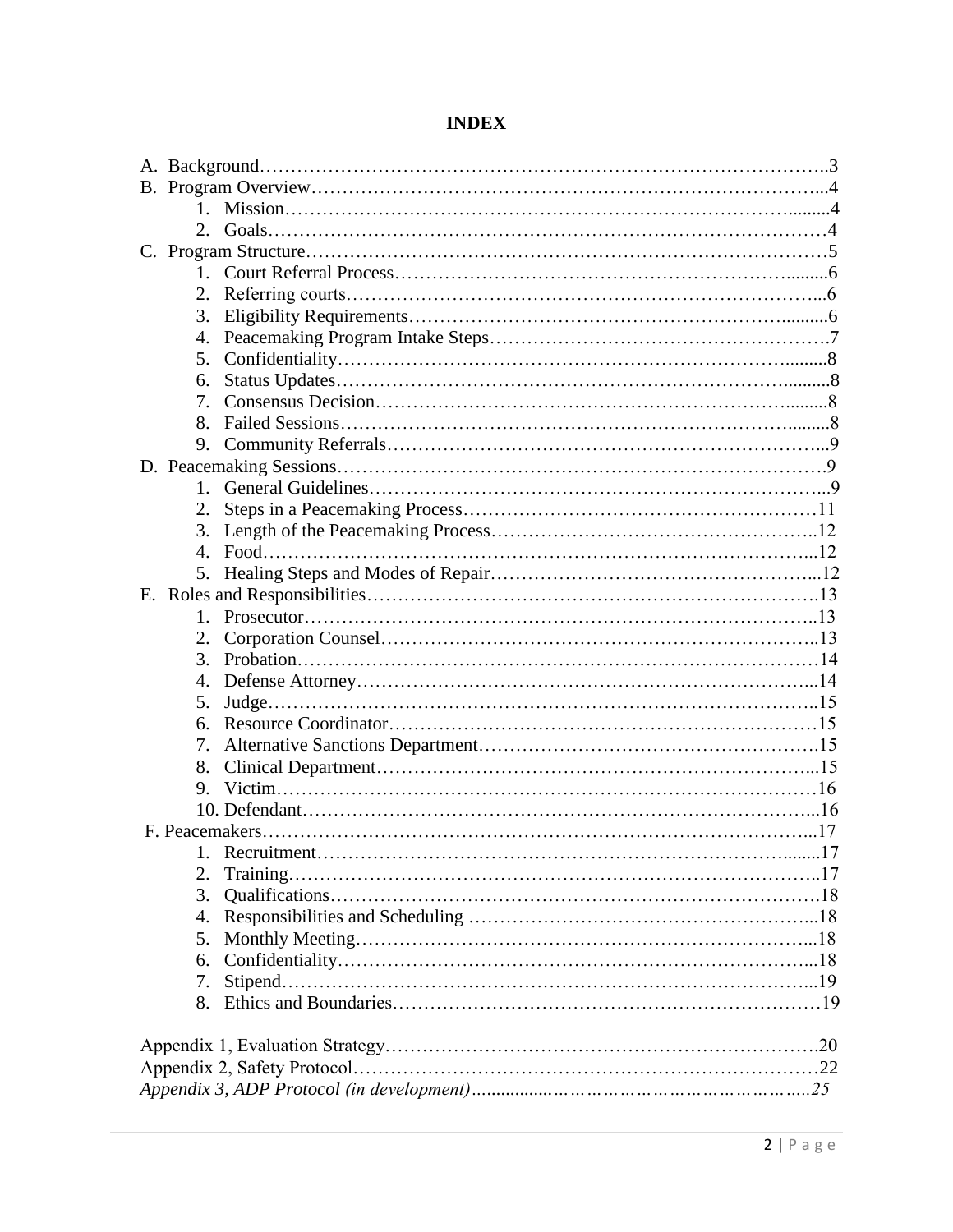#### **A. BACKGROUND**

The Center for Court Innovation (the Center) created the Tribal Justice Exchange in early 2008 to provide technical assistance to tribal communities seeking to develop or enhance their tribal justice systems. Funded by the Bureau of Justice Assistance, the Tribal Justice Exchange's three major goals are: (1) to ensure that tribal communities have access to training and ongoing technical assistance about problem-solving community-based practices; (2) to encourage formal collaborations between traditional tribal justice systems and state and local court systems; and (3) to identify and disseminate best practices developed in Indian country that could help strengthen public safety initiatives elsewhere in the United States.

Since 2008, the Center has visited dozens of tribal communities and collaborated with hundreds of tribal justice practitioners. Much of this work has focused on assisting tribes in planning and implementing new problem-solving justice initiatives. Equally important, however, has been the opportunity to observe and learn about Native approaches to justice, such as peacemaking. At the 2<sup>nd</sup> Annual Indigenous Peacemaking conference, held in Green Bay in October 2008, participants offered numerous first-hand accounts of how peacemaking, a traditional, non-adversarial approach to justice, had succeeded in reaching formerly "unreachable" offenders and in healing the deep wounds suffered by victims of crime. Although used for centuries in many Native communities, peacemaking clearly represented something new for state court systems. Center staff began to explore the possibility of testing the peacemaking approach in a non-tribal setting.

In 2010, the Center applied for and received a grant from the United States Department of Justice, Bureau of Justice Assistance to support the planning of a peacemaking pilot program in a state court system. The project would include a multi-stage planning process involving intensive research on the history and uses of peacemaking in tribal communities, a roundtable discussion with peacemaking experts from around the country to explore the use of peacemaking in a nontribal setting, and a feasibility study assessing whether peacemaking could work in the New York State court system. As a result of the feasibility study, the Center chose the Red Hook Community Justice Center as the pilot site for the launch of the program.

In July 2012, the Center began implementing its peacemaking program in Red Hook. Center staff recruited community members to participate in an intensive training process that would prepare them to serve as peacemakers. The first class of Red Hook peacemakers learned about the history, principles, and practices of peacemaking in Native American communities and how the peacemaking program will fit within the state court in Red Hook. Two experienced peacemakers from the Navajo Nation visited Red Hook in November 2012 to explain the fundamental tenets of peacemaking and demonstrate the peacemaking process in action. The Center launched the peacemaking program in January 2013. In its first year of operations, the Peacemaking Program dealt with 30 criminal court cases and one case from the community, and trained a second class of peacemakers.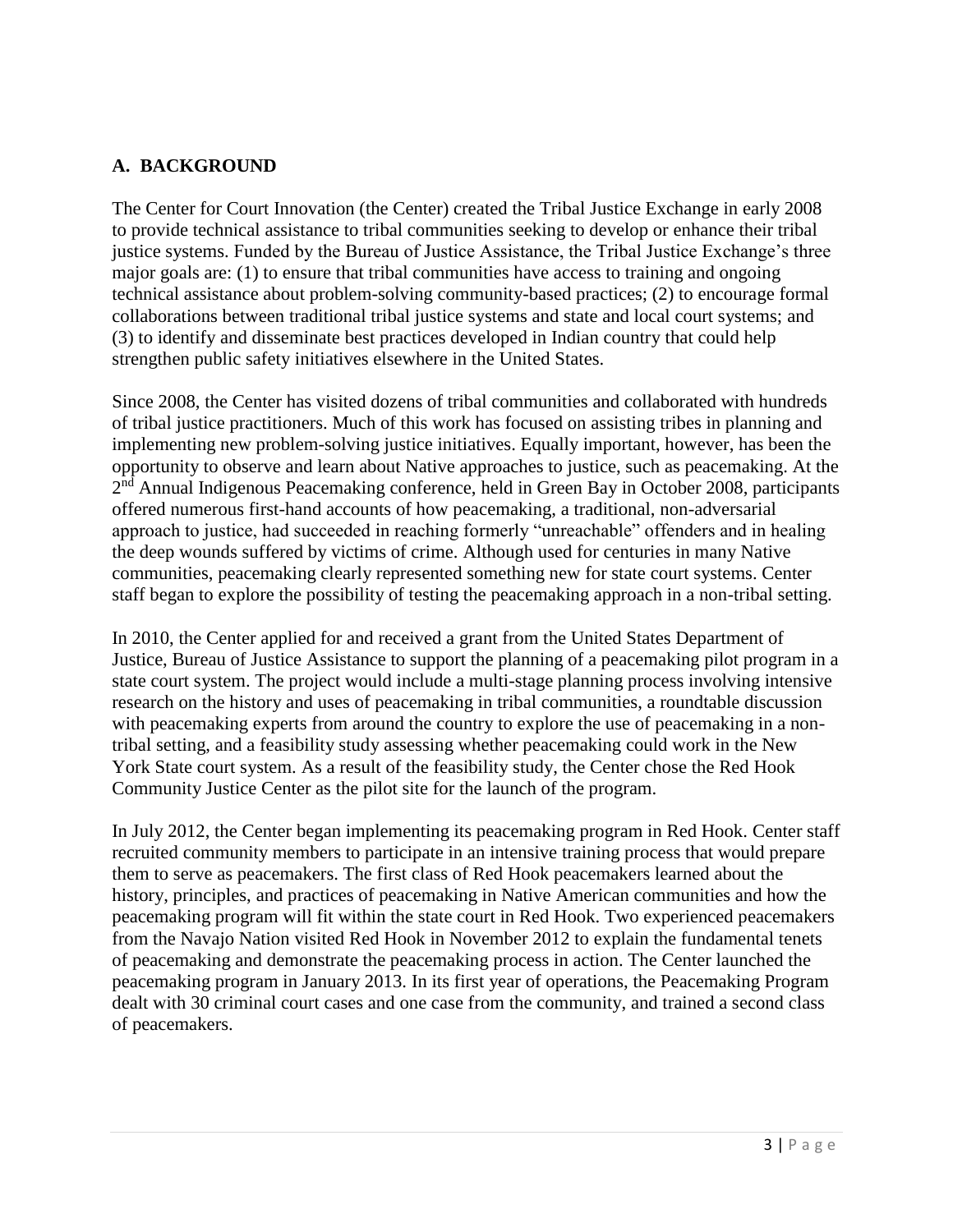#### **B. PROGRAM OVERVIEW**

#### **1. Mission**

Peacemaking is a traditional Native American form of justice that promotes healing and restoration. Although peacemaking varies across tribes, it generally brings together defendants and victims, as well as others affected by the defendant's behavior. Peacemakers, who are trained volunteers from the community, lead the peacemaking sessions and allow each participant to speak about how the case has affected him or her personally. The purpose of peacemaking is to reach a consensus to resolve the dispute and, more generally, "to talk it out in a good way."<sup>1</sup> The Navajo Nation, which operates the best-known peacemaking model in the country, describes the process as the "reparation or mending of controversies through harmony."<sup>2</sup>

#### **2. Goals**

 $\overline{\phantom{a}}$ 

Peacemaking seeks to resolve disputes through an inclusive, non-adversarial process that empowers all of the affected parties. To fulfill this mission, the Red Hook peacemaking program will pursue the following goals:

*Healing relationships:* Peacemaking is concerned with healing the relationships that were harmed by a dispute or crime. Instead of merely punishing the past act, peacemaking looks to the future, focusing on healing the relationships involved and correcting harmful behavior to ensure that it is not repeated. Peacemaking emphasizes the development of participants' sense of identity and commonality with members of his or her community.

*Giving victims a voice*: Peacemaking provides victims with an opportunity to express how the crime has affected them, their families, and their communities. In a peacemaking session, the victim can actively participate in the discussion that leads to a resolution.

*Holding participants accountable*: Peacemaking requires participants to accept responsibility for their actions and fosters a sense of accountability. Participants face other members of their community, recognize the effects of their actions, and participate in determining how to repair the harm they have caused.

*Empowering the community:* The peacemaking program trains community members to serve as peacemakers, giving the community a direct and active role in addressing the conflicts and crimes that affect their community. In addition, the peacemaking program invites other community members to participate in peacemaking sessions, offering them an opportunity to talk through and resolve disputes and demonstrating that the community shares responsibility for repairing the harm caused by conflicts.

<sup>1</sup> ROBERT V. WOLF, CTR. FOR COURT INNOVATION, WIDENING THE CIRCLE: CAN PEACEMAKING WORK OUTSIDE OF TRIBAL COMMUNITIES? 3 (2011); *see also* Nancy A. Costello, *Walking Together in a Good Way: Indian Peacemaker Courts in Michigan*, 76 U. DET. MERCY L. REV. 875 (1999); JUDICIAL BRANCH OF THE NAVAJO NATION, PEACEMAKING (A GUIDE TO THE PEACEMAKING PROGRAM OF THE NAVAJO NATION) (2004), *available at* [http://www.navajocourts.org/Peacemaking/peaceguide.pdf.](http://www.navajocourts.org/Peacemaking/peaceguide.pdf)

<sup>2</sup> JUDICIAL BRANCH OF THE NAVAJO NATION, PEACEMAKING (A GUIDE TO THE PEACEMAKING PROGRAM OF THE NAVAJO NATION) 1 (2004), *available at* [http://www.navajocourts.org/Peacemaking/peaceguide.pdf.](http://www.navajocourts.org/Peacemaking/peaceguide.pdf)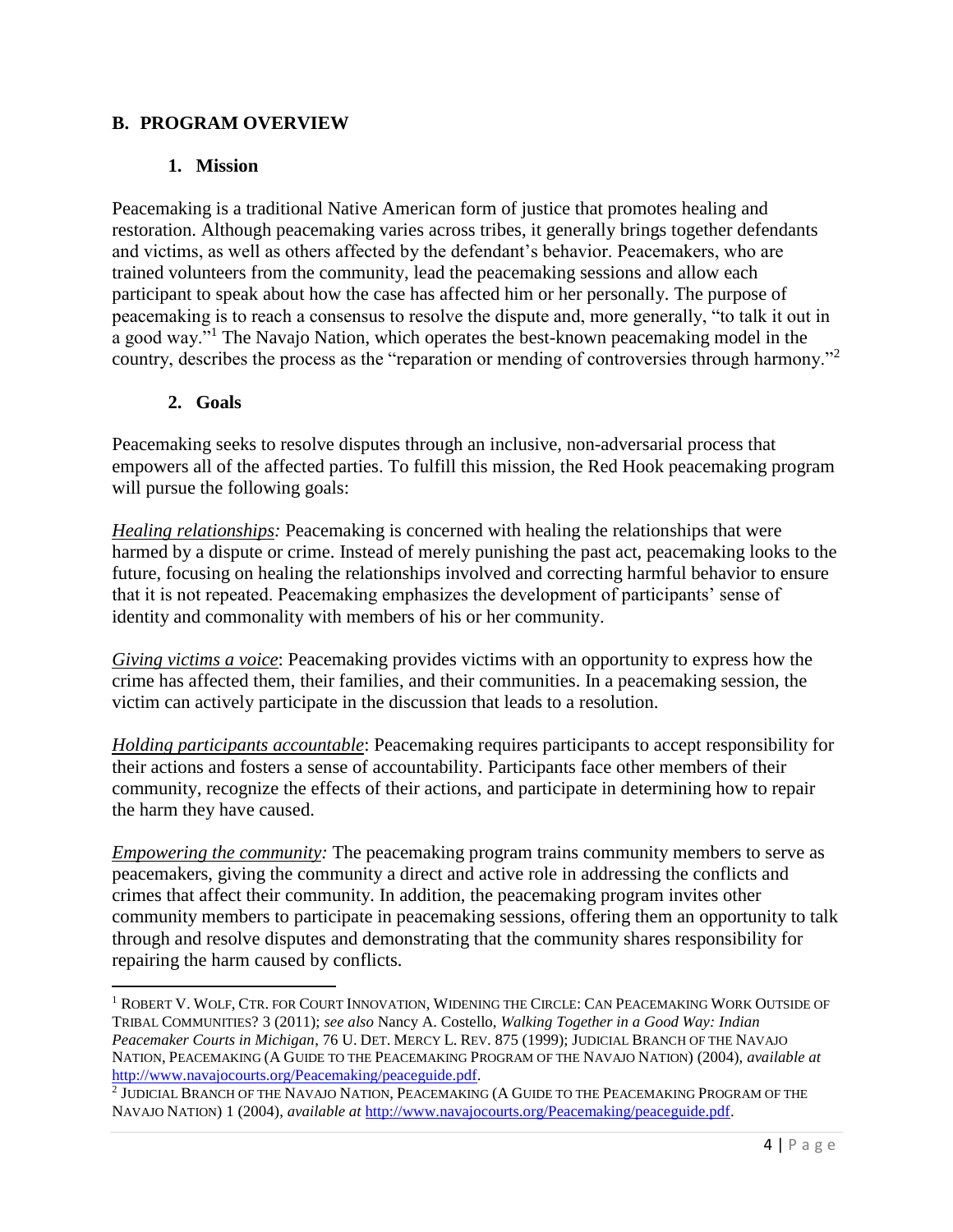#### **C. PROGRAM STRUCTURE**

The peacemaking program is designed to identify cases better suited for resolution outside of the court system. To facilitate its interaction with the justice system, the following case flow chart illustrates the life of a peacemaking case from referral to final disposition.

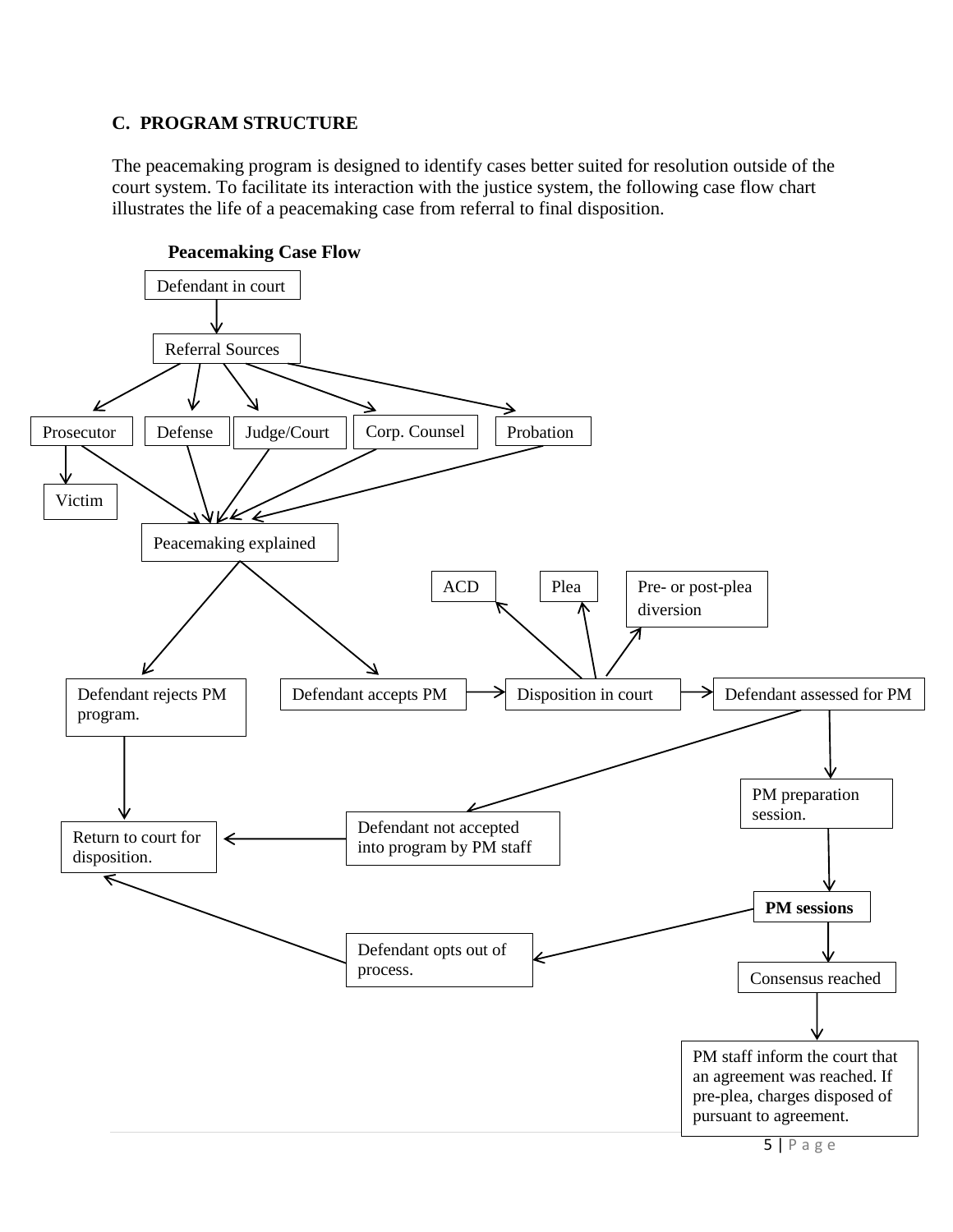#### **1. Court Referral Process**

The peacemaking program will accept referrals from different stakeholders within the justice system, including the judge, district attorney, corporation counsel, defense counsel, probation, and the resource coordinator. If the judge and both attorneys agree to proceed with peacemaking, referrals will be sent to the program coordinator, who will meet with the defendant and explain how the program works. The program coordinator will also confirm whether the defendant meets all eligibility criteria. The defendant will decide whether to participate in the peacemaking program.

If defendant agrees to participate in the peacemaking program, the program coordinator will inform the court and counsel. In victim cases, the prosecutor will speak with the victim and ensure the victim's consent to send the case to peacemaking (see Roles and Responsibilities, below). The victim will be invited—but not required—to speak with the program coordinator to learn more about the peacemaking process. Generally, victims may decide whether to participate personally in the peacemaking sessions, or whether to have their interests represented by the peacemakers or another participant in the peacemaking session. The court will then recall the case to enter the disposition consistent with the plea offer. This disposition may include a guilty plea, an ACD or pre-plea diversion.

Following the disposition, the defendant will meet with the program coordinator to complete an assessment. This assessment may take place on the day of the court hearing or at a convenient time shortly thereafter. If any substantial concerns arise from the assessment (see Eligibility Requirements, below), the program coordinator will ask the court to re-calendar the case. Otherwise, the program coordinator will set up a peacemaking preparation session for the defendant and the victim (if participating) to prepare them for what to expect out of the sessions. The defendant will also fill out a short pre-survey, as part of the Center's evaluation strategy (see Appendix 1). The first peacemaking session will be scheduled within two weeks following acceptance into the program.

#### **2. Referring courts**

The Red Hook Peacemaking Program currently accepts referrals from the Red Hook Community Justice Center and the Adolescent Diversion Pilot from the downtown criminal court at 120 Schermerhorn. The Peacemaking staff operate out of the Red Hook Community Justice Center and conduct all intakes from their office on-site. For cases originating out of 120 Schermerhorn, the protocol for accepting referrals requires the participation of the Associate District Attorney of the Adolescent Diversion Pilot, as well as Center staff who operate the Brooklyn Justice Initiative at 120 Schermerhorn. *For the full referral protocol from the Adolescent Diversion Pilot, see Appendix 3 (in development)*.

#### **3. Eligibility Requirements**

The peacemaking program will accept cases involving both minors and adults. It will also accept first-time offenders and those with prior criminal records. Additional eligibility requirements are as follows: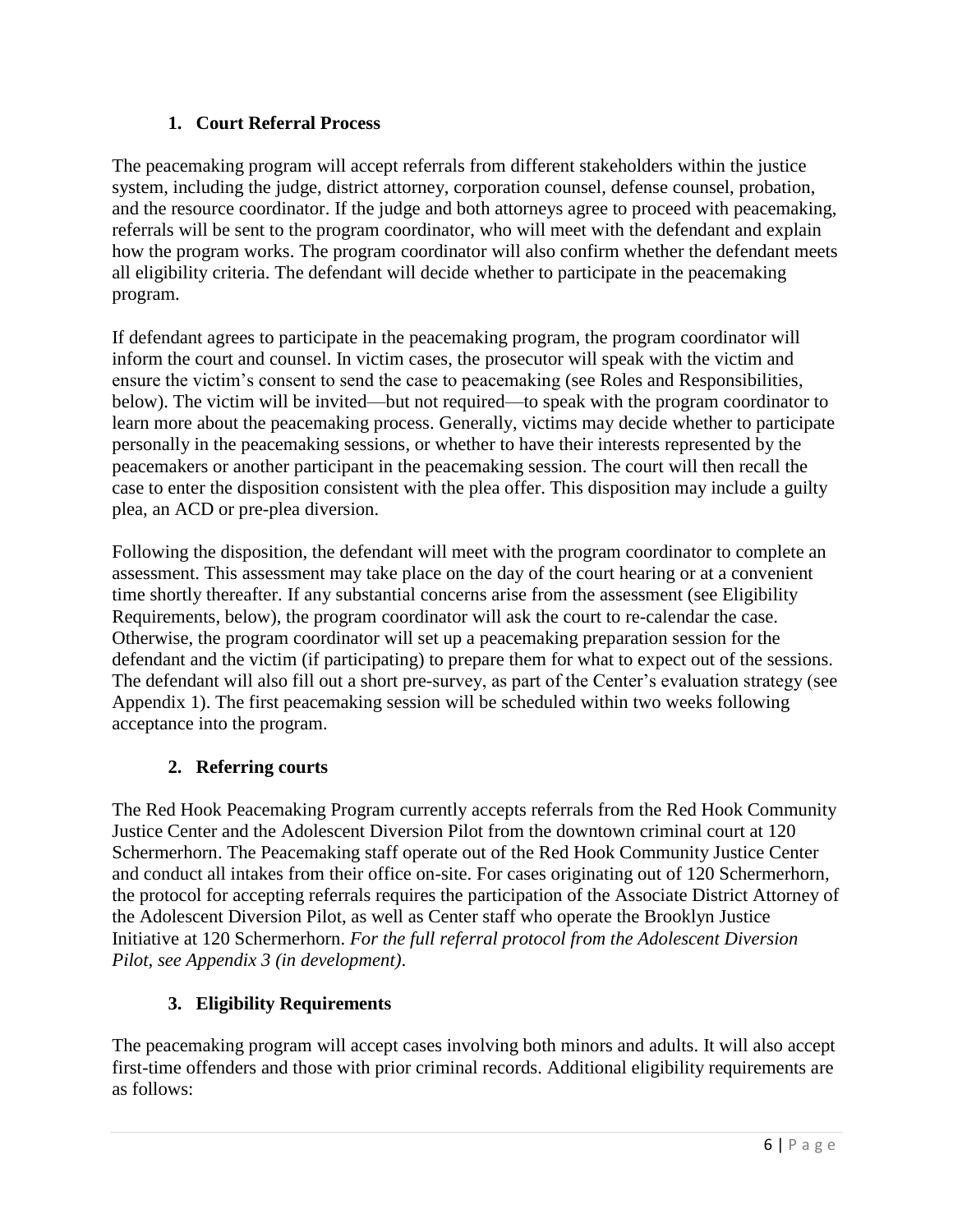- Defendants must accept responsibility for their actions related to the dispute or crime.
- All participation must be voluntary. Each defendant will sign a consent form.
- The defendant understands the intensive nature of the peacemaking process and is willing and able to commit the time and effort to complete the process.
- Parental/Guardian consent is required for defendants under the age of 18.
- In justice system cases involving defendants 15 years of age and younger, the corporation counsel will assist the court and defense counsel in determining whether the child is mature enough to accept responsibility and participate in peacemaking.
- The defendant does not suffer from a severe and/or untreated mental illness and is not in need of intensive drug treatment.
- The case does not involve any history of or allegations of intimate partner domestic violence, elder abuse or sexual assault.

#### **4. Peacemaking Program Intake Steps**

Upon receipt of a referral, the program coordinator will conduct a three-step intake procedure.

*Step 1: Introduction to Peacemaking*. The program coordinator will meet with each prospective defendant to explain the peacemaking process, assess whether the case is suitable for peacemaking, and obtain the defendant's consent to enter the program.

*Step 2: Intake Assessment.* If the defendant agrees to participate, the program coordinator will administer an assessment questionnaire to evaluate the facts of the underlying dispute and the defendant's willingness to accept responsibility. The program coordinator will also examine any relevant medical and family history, in order to determine whether the defendant has either a severe and/or untreated mental illness or is in need of intensive drug treatment, or any other issues that might make peacemaking inappropriate. If there are no barriers to peacemaking, the program coordinator will accept the defendant into the program. If the peacemaking program declines to accept a defendant, the reasons will remain confidential.

*Step 3: Preparation for Peacemaking.* The program coordinator will meet with the defendant to (a) conduct a brief pre-peacemaking survey and (b) prepare the defendant for peacemaking. During this meeting, the program coordinator will provide the defendant with detailed information about the peacemaking process to help him or her understand what to expect from the sessions, from the peacemakers and from the overall experience. The program coordinator will also explain what the peacemakers will expect from the defendant, in terms of the principles of conduct during the sessions and the goals of the process. If the defendant wishes to bring support persons into the program, those persons will also meet with the program associate to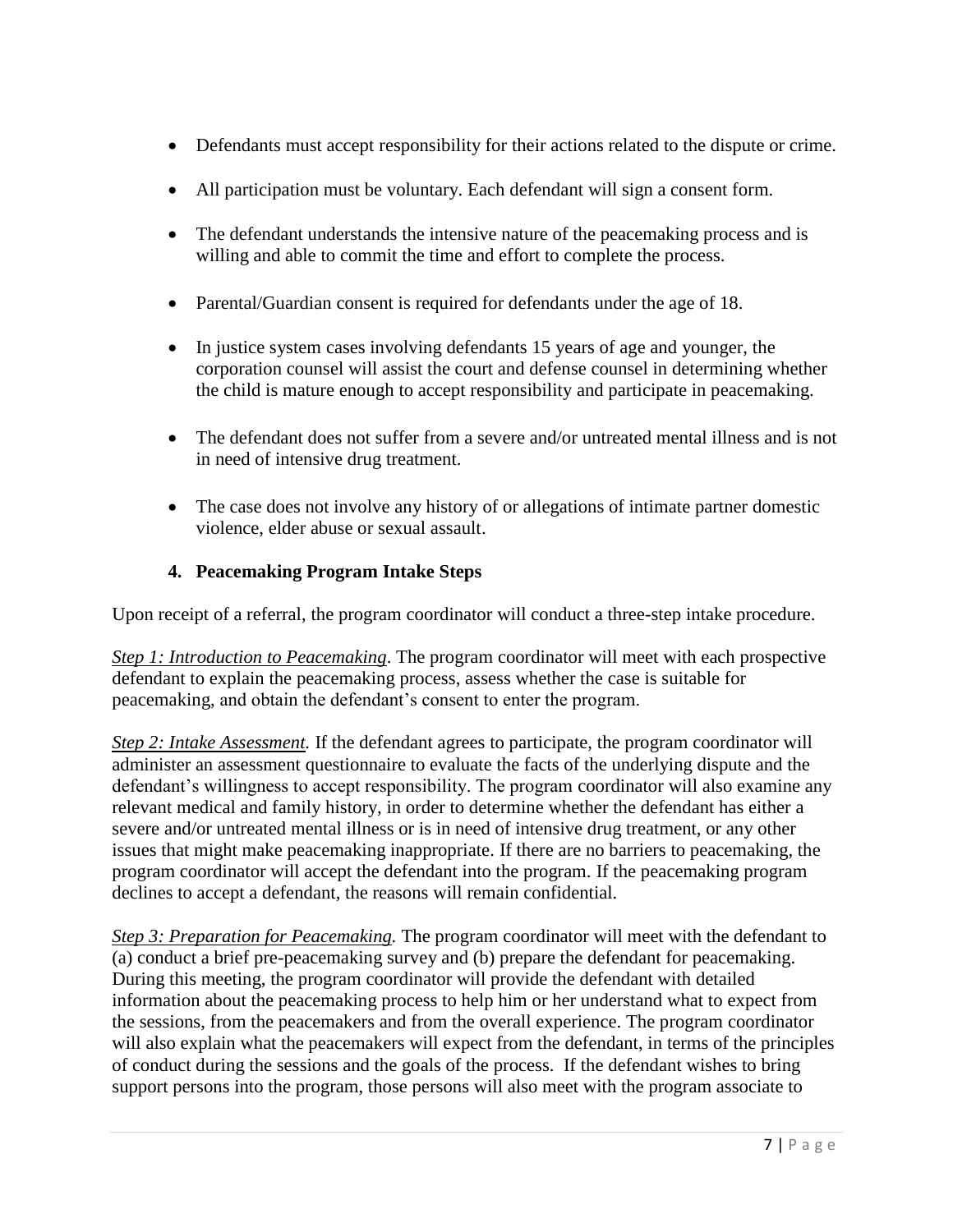prepare for the first session. If a victim will be participating in the sessions, the program coordinator will provide that person with the same level of preparation.

# **5. Confidentiality**

Defendants, victims and peacemakers will sign a confidentiality agreement prohibiting the disclosure of any and all matters that are discussed in the peacemaking sessions. The program coordinator will explain to defendants the two exceptions to confidentiality, which are:

- If a peacemaker suspects that a child is being abused or is about to be abused, the peacemaker must report the issue to the peacemaking staff, who will report it to a state agency.
- If a peacemaker suspects that one of the participants in the session is in danger of causing physical harm, to him or herself or another, the peacemaker must report the issue to the peacemaking staff, who will follow the rules of the safety protocol (see Appendix 2).

# **6. Status Updates**

During the time that the defendant is attending peacemaking sessions but no consensus decision has yet been reached, the program coordinator will monitor the defendant's attendance and compliance. The program coordinator will work directly with the peacemakers to determine whether the defendant is participating in all peacemaking sessions actively and in good faith. In addition, the program coordinator will provide the court and the attorneys with regular status updates detailing the defendant's attendance at peacemaking sessions and overall compliance with the program. However, neither the program coordinator nor any other program staff may reveal to the court or other justice system agency the content of any peacemaking session, except as required by mandated reporter laws (see above).

# **7. Consensus Decision**

The goal of each peacemaking session will be to reach a consensus decision for healing and restitution. The peacemakers will work to ensure that all participants in the process have a voice in resolving the case and agree on the ultimate outcome. The program coordinator will monitor the defendant's progress in fulfilling the terms of the consensus decision and may schedule additional peacemaking sessions for the purpose of assessing the defendant's compliance with the consensus decision. Once the participant has fully complied with the consensus decision, the peacemaking process will be considered complete, and the program associate will notify the court in writing that the peacemaking process has concluded. Upon receipt of this notice, the court will calendar the case for final disposition pursuant to the parties' plea agreement.

# **8. Failed Sessions**

In the event that the defendant does not attend peacemaking sessions, refuses to participate in good faith, or fails to comply with the consensus decision, the program coordinator, after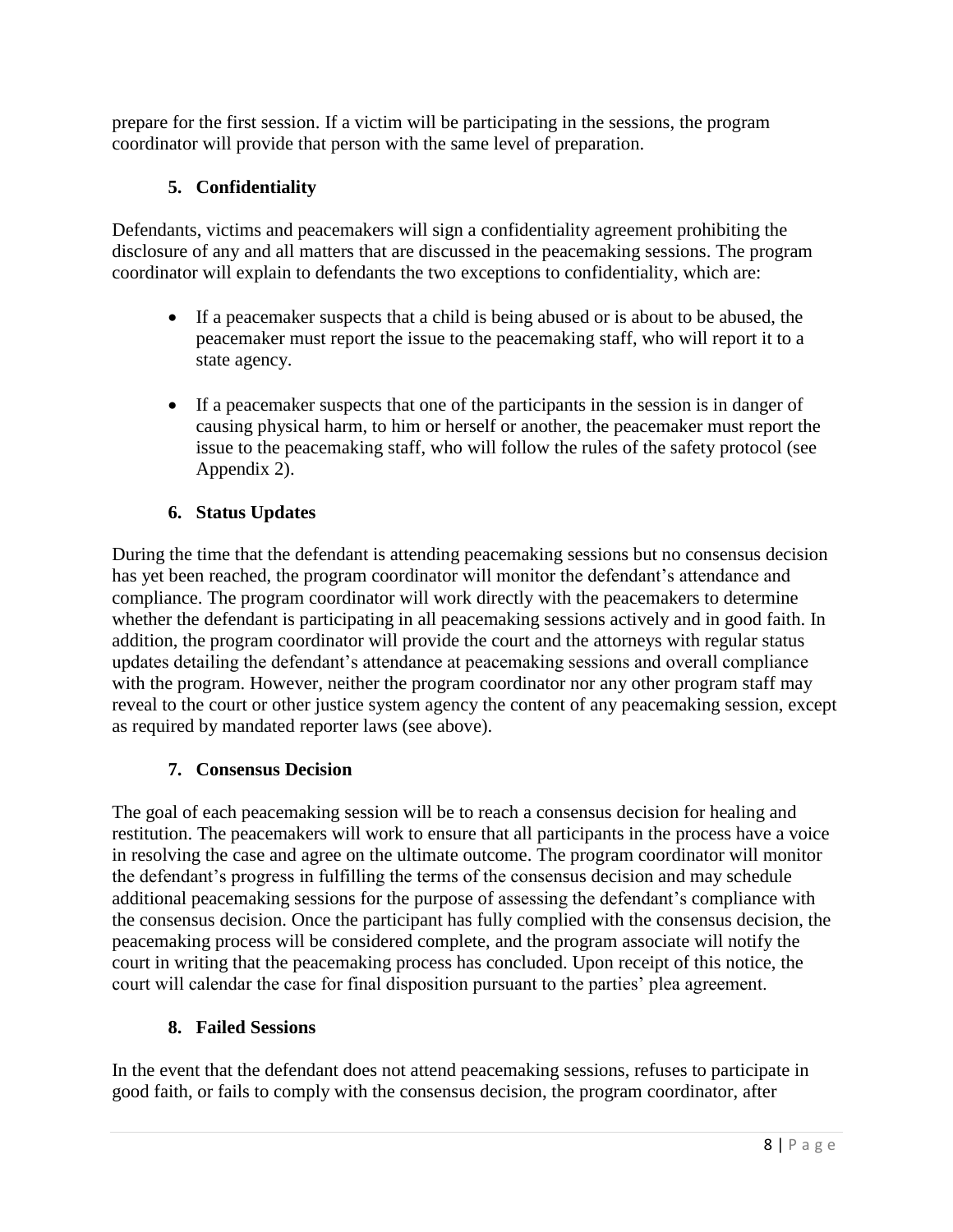consultation with the peacemakers and after having given notice to the defendant, may request the matter be brought back into court. The program coordinator will inform the court that the peacemaking process is not the appropriate course of action in the current circumstances, either due to failed attendance or a failure to participate in good faith, or any other significant reason that interferes with the peacemaking process. However, the program coordinator will not disclose the substance of any discussions conducted during the peacemaking process.

# **9. Community Referrals**

In addition to accepting referrals from court, the peacemaking program will accept referrals from outside the formal justice system, including from schools, public housing authorities, and community members. In all cases, participation in the peacemaking program must be voluntary, and the program associate will seek consent from all known parties to the dispute. The process for the sessions will follow the same structure as the court-referred cases. The main parties involved in the dispute will go through the intake process with the program coordinator, who will determine whether the dispute is appropriate for peacemaking. If accepted, the parties will attend peacemaking sessions until a consensus decision has been reached.

# **D. PEACEMAKING SESSIONS**

After a case is referred and accepted into the peacemaking program, the program associate will schedule the first peacemaking session. Two to three volunteer peacemakers and at least one Center for Court Innovation staff member will attend each session. Defendants and victims will have the opportunity to invite family members and friends who were affected by the case to attend the session. All participants in a peacemaking session are treated equally, and all are allowed to speak about how the event, crime, or crisis affected them personally. The purpose of peacemaking is to reach a consensus to resolve the dispute and, hopefully, to heal the relationships among those involved.

#### **1. General Guidelines**

Peacemaking differs substantially from the adversarial model that is used in most state courts. Some key differences include:

*Healing*. The goal of peacemaking is to heal damaged relationships and restore healthy connections between defendants and the community. The peacemaking process is designed to reveal the underlying issues, conflicts, and wounds that are often at the root of criminal behavior. Far from serving as neutral decision-makers, peacemakers actively guide the defendants, encourage open communication, and share stories from their own lives to help participants in the process reach a consensus decision.

*Responsibility*. Peacemaking requires defendants to face the person or community that has been affected by his or her wrongful behavior. This intensely personal process frequently leads defendants to accept a deeper level of accountability than is typical in an adversarial courtroom. Moreover, defendants are encouraged to propose their own solutions to resolve the underlying controversy. Rather than rely on justice system professionals to determine the appropriate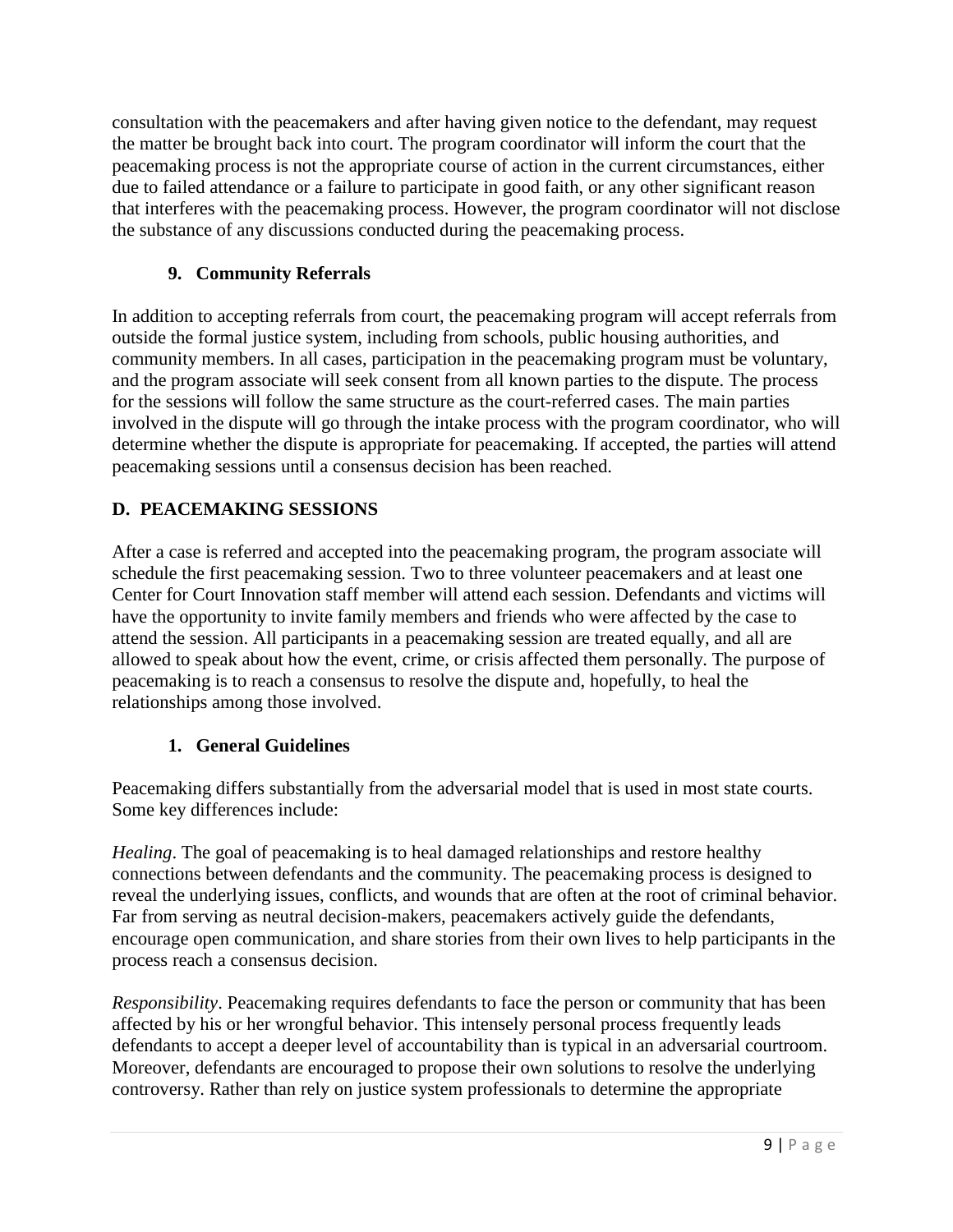resolution to the case, defendants, along with the rest of the participants in the process, are asked to reach a consensus decision that fits the unique circumstances and issues raised in each dispute. By requiring defendants to face their community and participate in solving their own problems, peacemaking promotes personal responsibility and accountability. Participants learn to selfcorrect their behavior instead of relying on others to fix it for them.

*Consensus decision-making.* Consensus decisions reached through peacemaking are often more creative and varied than are sentences handed down by courts. They may require the defendant to apologize to those affected by his or her harmful actions, to provide restitution to victims or the community, to acknowledge responsibility in a meaningful way, or to address his or her own personal challenges by participating in educational programs or other supportive services. For specific examples of creative responses, see the Healing Steps, below.

*Alternative approach*. Peacemaking is not a court process. It combines traditional Native American practices and contemporary community values to bring parties together to talk through disputes and to reach a consensus decision. A peacemaker is not a judge, a mediator, or an arbitrator. A peacemaker does not adjudicate a dispute, assign guilt or responsibility to the parties, or engage in any kind of fact finding. Rather, peacemakers are esteemed community leaders who have been trained to help participants talk through their issues and reach their own conclusions.

*Rules and procedures*. Peacemaking sessions are not governed by conventional court rules and are intended to be much less formal than typical court proceedings. Participants are encouraged to communicate openly, and the peacemakers will allow the discussion to take its course. Often, participants in a peacemaking session will spend a substantial amount of time discussing issues and concerns that most courts might not consider relevant to the case at hand. The goal is to reach the deeper issues that underlie a dispute and promote long-term healing. Despite lack of rigid procedural rules, peacemakers will ask all participants to maintain a respectful and courteous tone throughout the session and may require participants leave the session in the event that their behavior is inappropriate or disruptive to the peacemaking process.

*Ceremony*. Ceremony is an important aspect of peacemaking, as it imparts a sense of seriousness and promotes a feeling of connectedness, caring, and intimacy among participants. Ceremony emphasizes that peacemaking is focused on strengthening the community, and that peacemaking is different from conventional court processes or other modes of alternative dispute resolution, such as mediation or arbitration. The peacemakers have been trained to ensure that any ceremonies associated with a peacemaking session are not grounded in any formal religious observation. Instead, peacemaking ceremonies will be designed to encourage the participants to focus on their intention, and to communicate to participants that a sense of peace is integral to peacemaking. The peacemakers will begin and end each peacemaking session using one of the following modes of ceremony:

- Observing a moment of silence.
- Standing in a circle while holding hands and "passing the pulse" from one person to the next.
- Stating, "Peace be with you."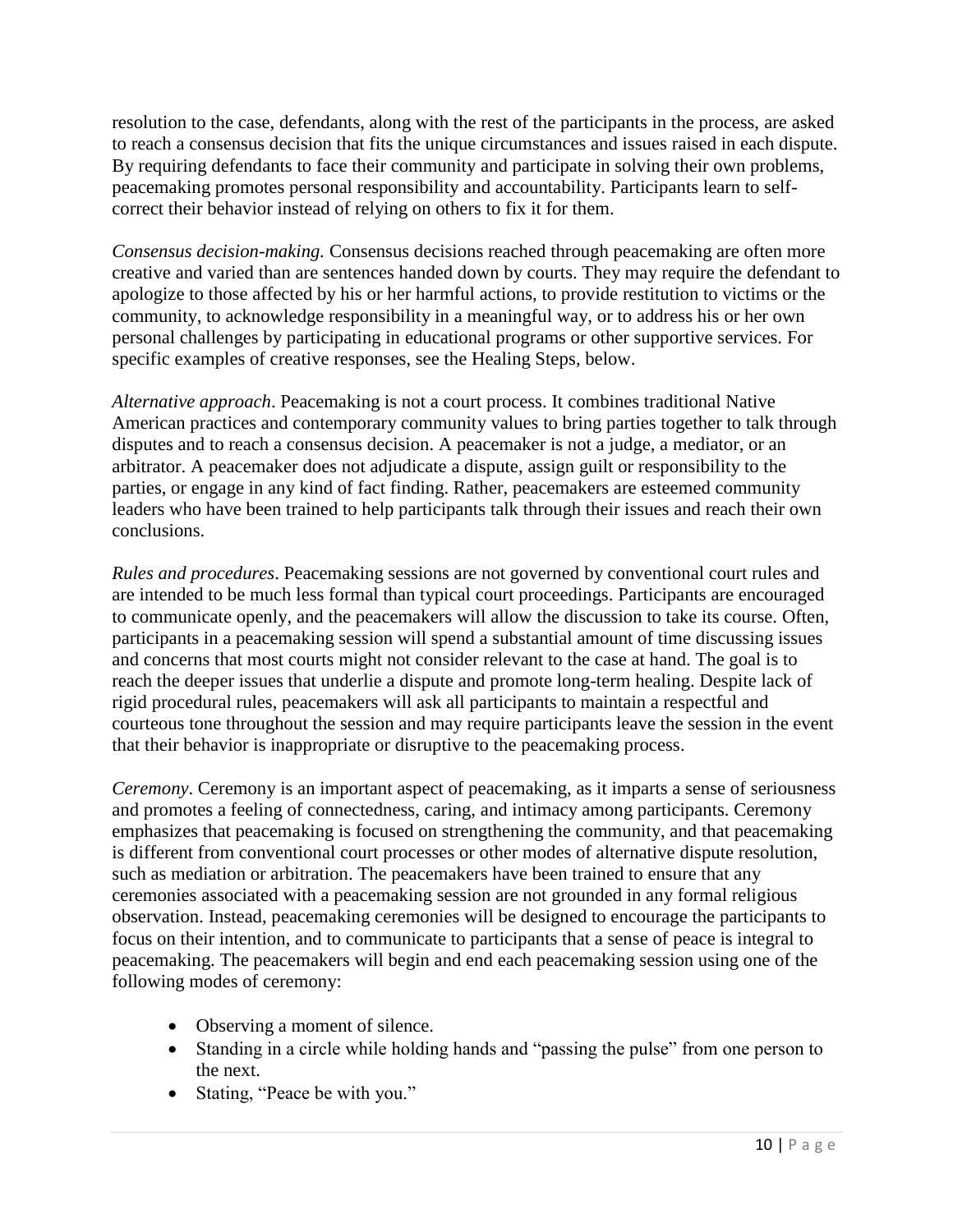- Stating, "May all of the benefits of this session today extend to all beings in all directions."
- Stating, "Any harm to the community is harm to me. Any disrespect to you is disrespect to me."
- Playing a piece of music.

 $\overline{\phantom{a}}$ 

• Some other form of expression that fosters a focus on intention and peace.

#### **2. Steps in a Peacemaking Process**

The goal of each peacemaking session is to reach a consensus decision and to heal the relationships underlying the crime. Very often, however, one peacemaking session will not suffice to reach these goals. Therefore, each case will involve as many peacemaking sessions as the peacemakers and the participants feel is required to reach a consensus decision for resolving the dispute.

Each peacemaking sessions will follow the steps listed below:<sup>3</sup>

- The peacemakers will begin by introducing the participants and reviewing the principles of conduct that will govern the session.
- Peacemakers will begin the session with an opening ceremony.
- Each participant will be permitted to make opening remarks, introducing what she or he feels is most relevant. Participants will sit in a circle and speak in turn using a talking piece. No one may speak unless he or she holds the talking piece.
- Peacemakers will ensure that participants understand the nature of the controversy before inviting the participants to engage in additional discussion. Peacemakers may ask the participants questions for the purpose of clarifying the nature of the controversy.
- Peacemakers will permit, and encourage, the participants to discuss the dispute openly and freely.
- Peacemakers will ensure that all participants are permitted full and fair opportunity to address comments presented by others.
- Discussions will continue until all participants have had an opportunity to speak.
- After the participants have fully discussed the controversy and the desired relief, the peacemakers will guide the participants toward a consensus decision, allowing full opportunity for discussion and input. Peacemakers may assist the participants by

<sup>&</sup>lt;sup>3</sup> In gratitude to our mentors Gloria Benally and Raymond Deal from the Navajo Nation Peacemaking Program for providing this summary of the steps in a peacemaking session.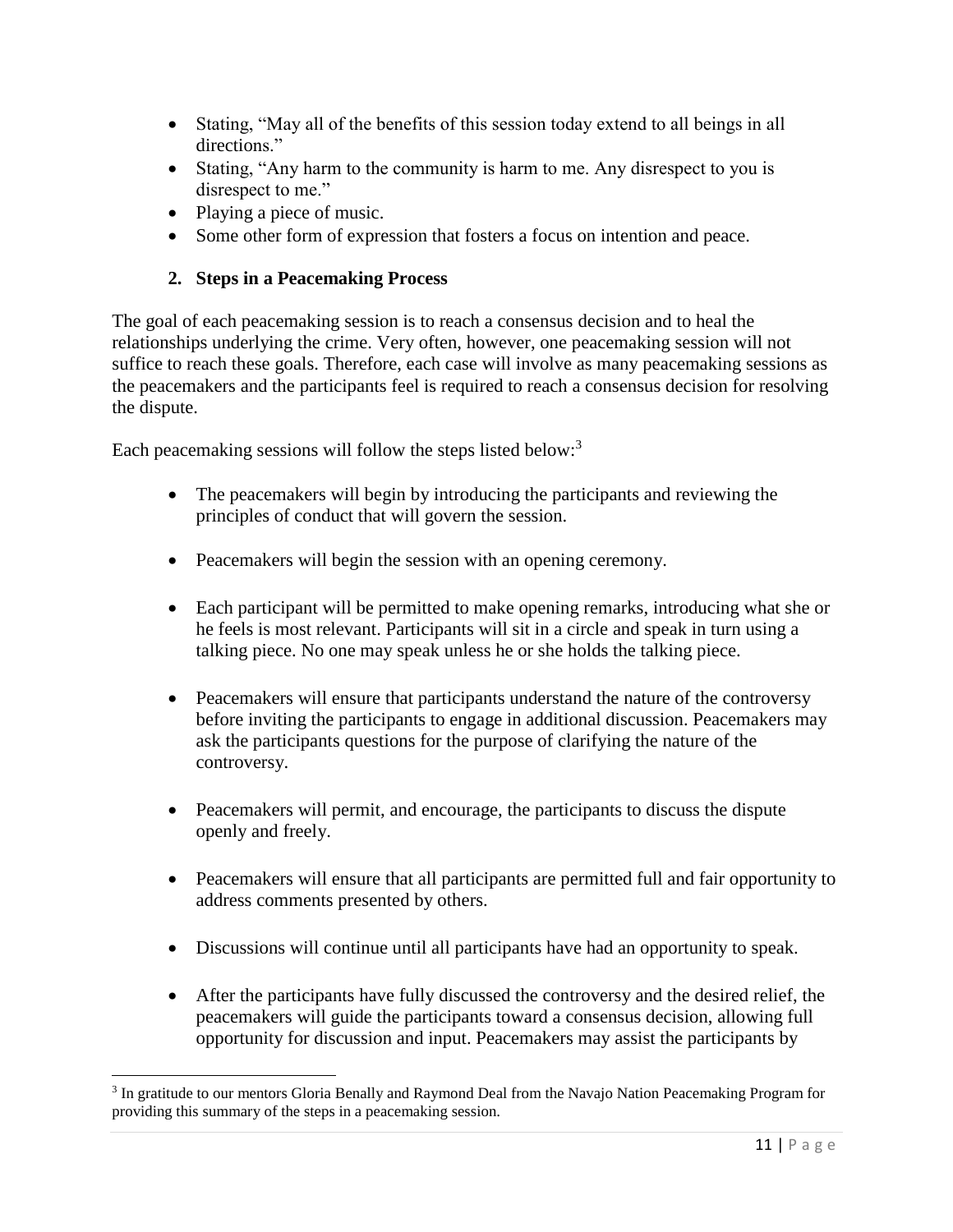suggesting different types of restitution, community service, and healing steps that may be appropriate.

- After the participants reach a consensus decision, the peacemakers will provide a final summary of the agreement and ask the defendant to reduce it to writing. The written agreement should be acknowledged by all participants and peacemakers.
- Peacemakers may require participants to return to additional peacemaking sessions for the purpose of reviewing the participants' progress and compliance with the consensus decision.
- Peacemakers will end the session with closing ceremony.

# **3. Length of the peacemaking process**

Each peacemaking session will typically last for two hours. If, at the end of a session, participants are not able to fully reach a consensus decision, the peacemakers will schedule another session within two weeks. The sessions will continue on a biweekly basis until resolution. The program associate will update the judge, prosecutor and defense attorney of the formal progress of the case and will communicate any concerns the court staff might have about the length of time to the peacemakers.

If a defendant in a peacemaking process is concerned about the length of the peacemaking program, the defendant may petition the Peacemaking Program Director to determine whether any modification in the process is required. The court and/or counsel may also petition the Peacemaking Program Director if the length of time becomes problematic.

#### **4. Food**

One of the central goals of peacemaking is building and repairing relationships, and food is an indispensable part of this process. Tribal and non-tribal cultures across the world build community by breaking bread together. Food helps to break the ice, make people more comfortable, create a common bond, and begin to set the tone for the discussion to come. At the start of each peacemaking session, participants and peacemakers will share a light meal before beginning the discussion. The peacemaking program will use private funds generously provided by the Kindle Project to pay for food in all peacemaking sessions.

#### **5. Healing Steps and Modes of Repair**

Peacemakers will encourage participants to seek out meaningful forms of restitution. The program coordinator will assist the defendants to schedule different healing steps and/or modes of repair. While the participants may also be required to complete conventional forms of restitution, such as community service, group classes and letters of apology, the peacemakers will encourage the participants to connect with each other and their community throughout the peacemaking process, including, but not limited to: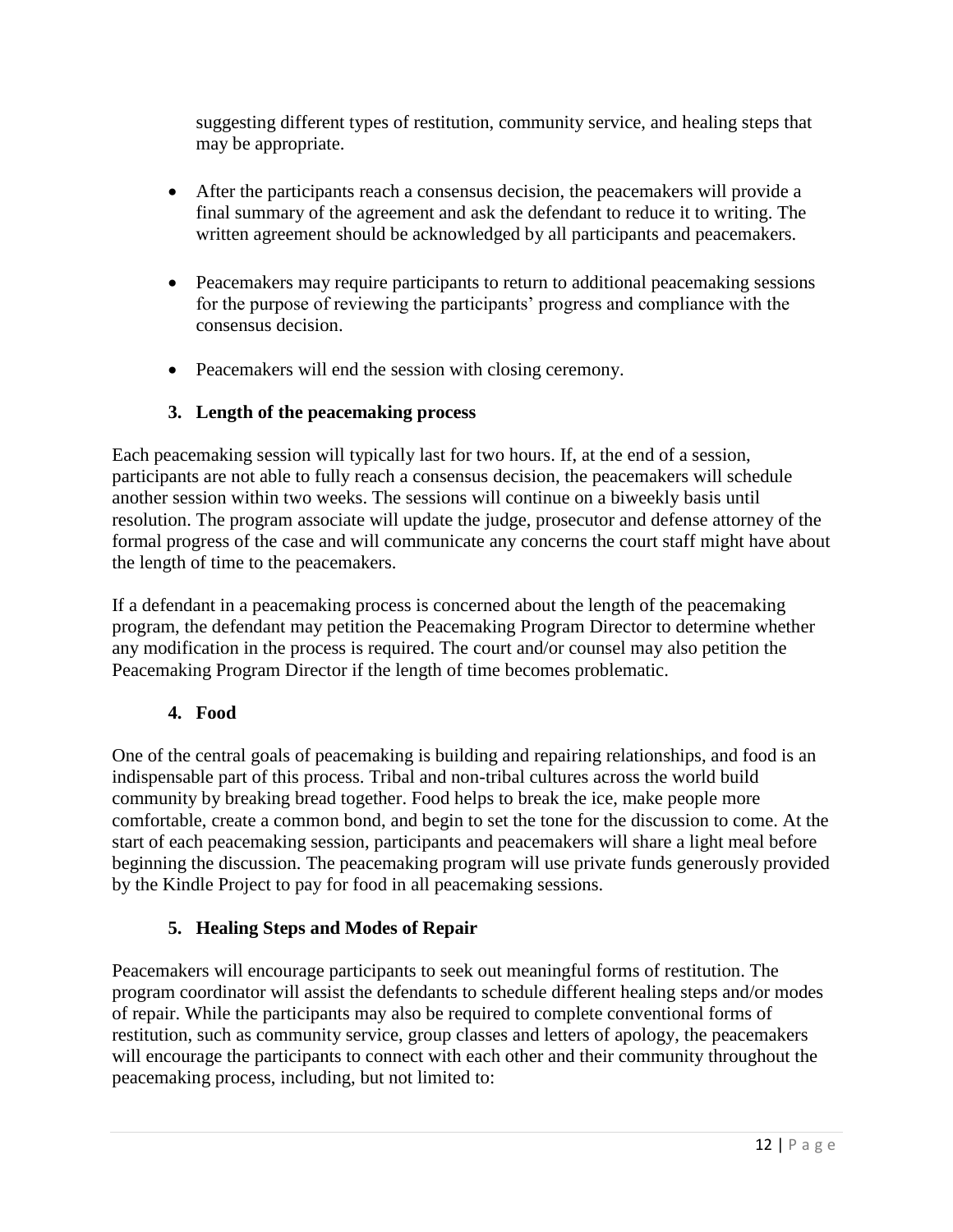- Creating a detailed family tree
- Participating in a mentoring program
- Volunteering at the Senior Center
- Youth/Elder pairings
- Interviewing a community or family member about culture or about the history of Red Hook, and/or about how they came to be settled in Red Hook.
- Attending a cultural event
- Volunteering with a local veterinarian or ASPCA
- Learning farming techniques
- Participating with StoryCorps

#### **E. ROLES AND RESPONSIBILITIES**

#### **1. Prosecutor**

The prosecutor will identify cases that may be appropriate for peacemaking and refer those cases to the peacemaking program. In any case referred to the peacemaking program, regardless of the source of the referral, the prosecutor will speak with the victim and ensure the victim's consent to either (a) participate in the peacemaking process or (b) have the defendant participate in peacemaking in lieu of the formal court process. If the victim wishes to participate in the process, the prosecutor will ask the victim to speak with the program coordinator to learn more about peacemaking. If the victim objects to the use of peacemaking for his or her case, the case will return to the regular court process.

The prosecutor will provide the defendant with an offer for disposition contingent upon successful completion of the peacemaking program. If the defendant successfully completes the program, the prosecutor will ensure that the agreed disposition is entered on the court record. If the defendant fails to successfully complete the peacemaking program, the case will be sent back to court and the prosecutor may resume prosecution in the usual manner.

The prosecutor will not be privy to the details of the peacemaking sessions, which will remain confidential, but will rely on the peacemaking program staff to ensure that the defendant has successfully completed the process.

At the time of referral, when practicable, the prosecutor will make a notation of the disposition and sanctions that would have been offered to the defendant had he or she been processed through the formal court system. See the Evaluation Strategy, at Appendix 1.

#### **2. Corporation Counsel**

Corporation Counsel will identify cases involving juvenile defendants that may be appropriate for the peacemaking program and refer those cases to the peacemaking program. Corporation Counsel will be responsible for making an initial determination, in consultation with defense counsel and the court, that the juvenile is mature enough to understand the fundamental principles of peacemaking and to accept responsibility for his or her actions. If the juvenile defendant is accepted into the peacemaking program, Corporation Counsel will be responsible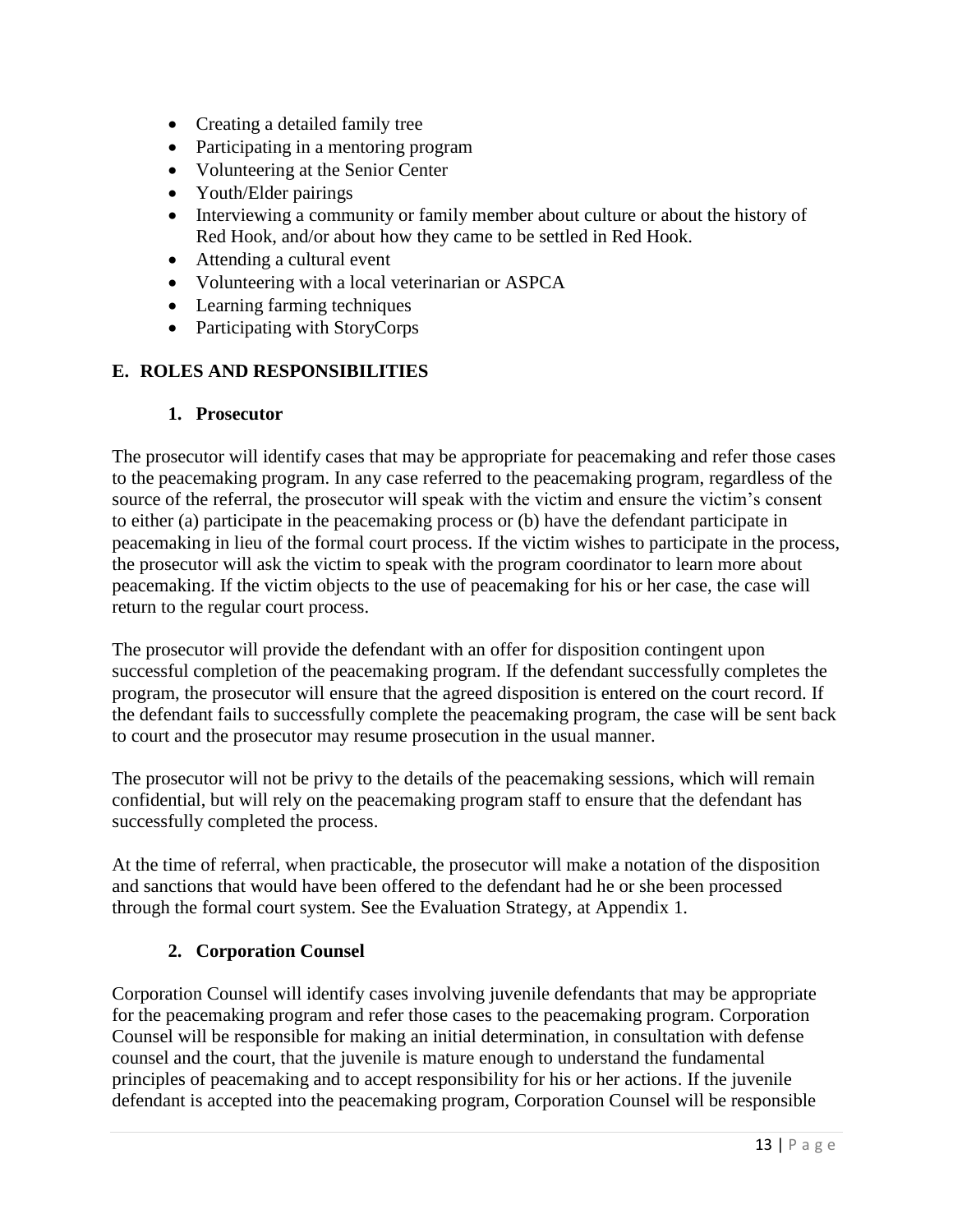for obtaining the consent of the victim to either (a) participate in the peacemaking process or (b) have the juvenile defendant participate in peacemaking in lieu of the formal court process. If the victim wishes to participate in the process, Corporation Counsel will ask the victim to speak with the program coordinator to learn more about peacemaking.

Corporation Counsel will provide the juvenile defendant with an offer for disposition contingent upon successful completion of the peacemaking program. If the defendant successfully completes the program, Corporation Counsel will be responsible for ensuring that the agreed disposition is entered on the court record. If the juvenile defendant fails to successfully complete the peacemaking program, the case will be sent back to court and Corporation Counsel may resume prosecution in the usual manner.

Corporation Counsel will not be privy to the details of the peacemaking sessions, which will remain confidential, but will rely on the peacemaking program staff to ensure that the defendant has successfully completed the process.

# **3. Probation**

The probation department may refer cases involving juvenile defendants to the peacemaking program for adjustment. If the juvenile defendant is accepted into the peacemaking program, the probation officer will be responsible for obtaining the consent of the victim to either (a) participate in the peacemaking process or (b) have the defendant participate in peacemaking in lieu of the formal court process. If the victim wishes to participate in the process, the probation officer will ask the victim to speak with the program coordinator to learn more about peacemaking.

The probation officer will provide the defendant with an offer for adjustment contingent upon successful completion of the peacemaking program. If the defendant successfully completes the program, the probation officer will be responsible for ensuring that the defendant is adjusted. If the defendant fails to successfully complete the peacemaking program, the probation department may attempt to adjust the case through other means or refer the case for formal prosecution by the corporation counsel.

The probation officer will not be privy to the details of the peacemaking sessions, which will remain confidential, but will rely on the peacemaking program staff to ensure that the defendant has successfully completed the process.

#### **4. Defense Attorney**

The defense attorney may refer cases to the peacemaking program. The defense attorney will be responsible for explaining to defendants that participation is entirely voluntary and that peacemaking is an intensive process that may involve several peacemaking sessions over the course of several weeks or months. In addition, the defense attorney may wish to underscore the limits of confidentiality within a peacemaking session (see Confidentiality, above). The defense attorney will negotiate the final disposition with the prosecutor contingent upon successful completion of the peacemaking process. The defense attorney will speak to the defendant about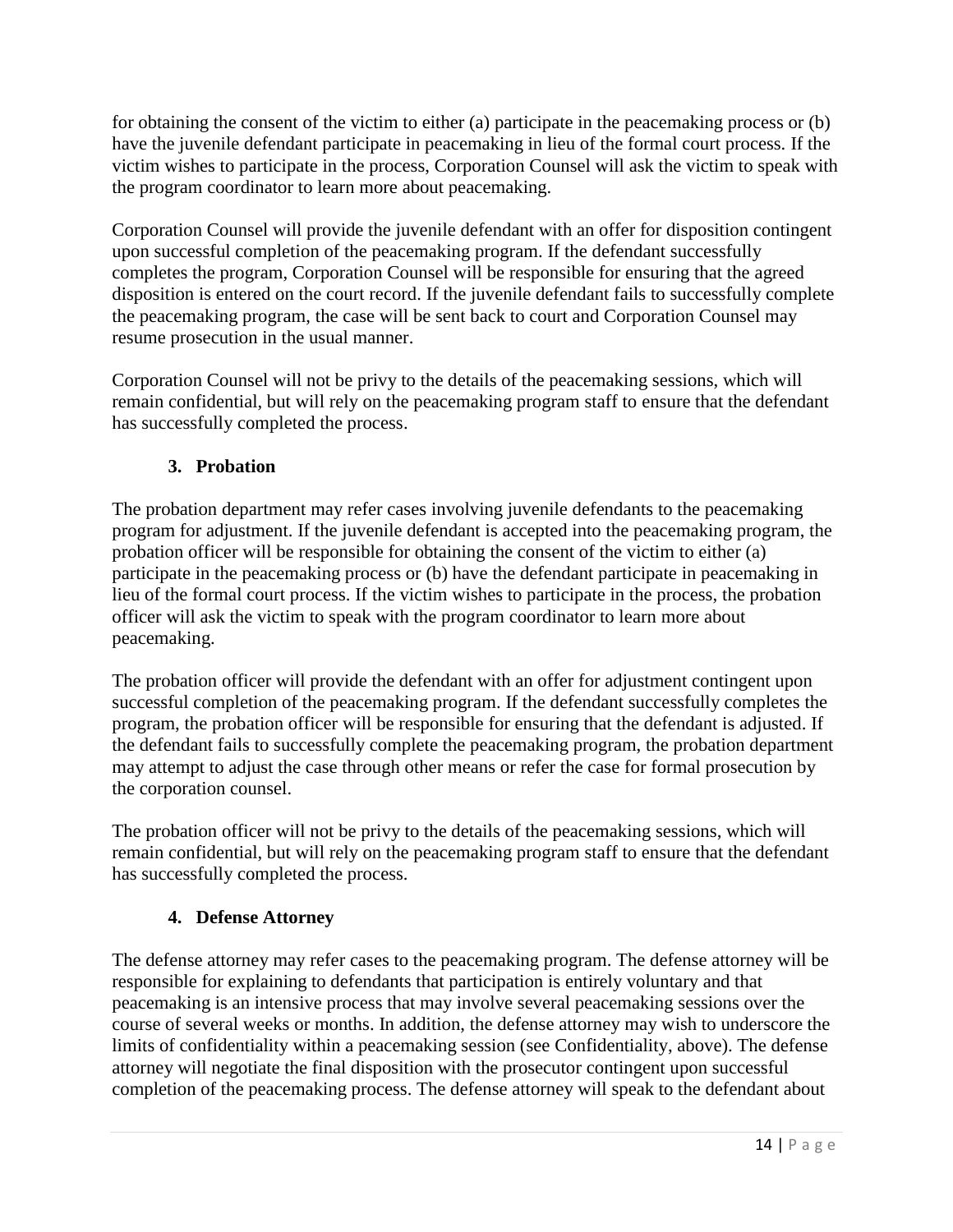waiving the requirements of a speedy trial in order to allow the defendant to take the time necessary to complete the peacemaking process.

# **5. Judge**

The judge may refer cases to the peacemaking program, which will then be subject to consent from the prosecutor and the defense counsel. During the peacemaking process, the court will receive status updates from the program associate about the defendant's attendance and compliance with the peacemaking program. The judge, however, will not be privy to the details of the peacemaking sessions. Like the prosecutor and defense counsel, the judge will rely upon the program staff to ensure that the defendant has successfully completed the peacemaking process.

Once a consensus decision has been reached and complied with, the program associate will inform the court that an agreement has been reached. When appropriate, the judge may invite but not require—the defendant to speak about the effects of the peacemaking sessions.

# **6. Resource Coordinator**

The resource coordinator of the Red Hook Community Justice Center will be responsible for identifying cases that may be appropriate for referral to the peacemaking program and bringing these cases to the attention of the prosecutor, judge, defense attorney, and/or the peacemaking staff. If the case is referred to peacemaking, the resource coordinator will share any relevant background information with the program staff and provide the program staff with the defendant's criminal history. If the case is accepted into the peacemaking program, the program coordinator will provide the resource coordinator with status updates at the same time and in the same manner as these updates are provided to the judge and counsel.

# **7. Clinical Department**

The program coordinator will conduct the intake assessments for all peacemaking candidates. If the program coordinator discovers an issue that raises concerns about the candidate's suitability, the program associate may ask the Red Hook Community Justice Center's Clinical Department for a second opinion, and the Clinical Department will make a social worker available for such discussions. If the program coordinator is unable to conduct the initial assessment, the Clinical Department will assist another member of the peacemaking staff to conduct the intake assessment for any questions of a psycho-social nature. The Clinical Department will also assist the peacemaking staff in case of any emergency (see Safety Protocol, Appendix 2).

#### **8. Victims and support persons**

In any case accepted into the peacemaking program, the referring prosecutor, corporation counsel, or probation officer will be responsible for contacting all identifiable victims in the case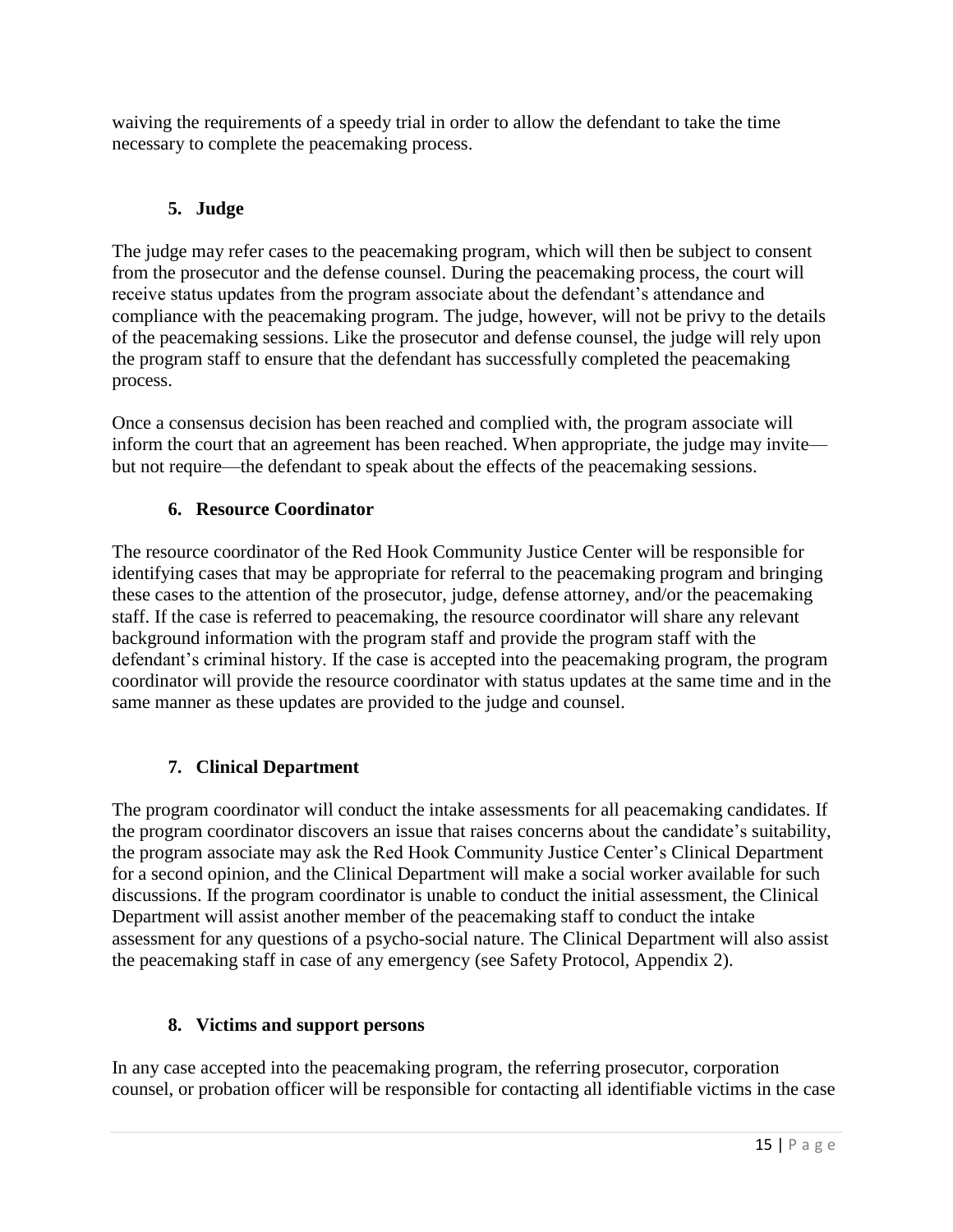to determine whether peacemaking—with or without the victim's participation—would be appropriate for any given case. If a victim consents to the peacemaking process, he or she will be invited to speak with the program coordinator to gain more information about how and in what capacity he or she may wish to participate. If a victim consents to the use of the program for the defendant but declines to personally participate, the victim's interests and perspective will be represented during the session by the peacemakers or by another participant designated by the victim. The victim will then be informed of the consensus decision but will not have access to the content of the discussions that led to the final result. If the victim objects to the use of peacemaking for his or her case, the case will return to the regular court process.

If a victim chooses to participate in the process, the program coordinator will set up a meeting in advance of the first session to prepare the victim for what to expect out of peacemaking. The victim may choose to invite members of their family, close friends, school officials (teachers, guidance counselors), and/or community members to attend the peacemaking sessions in a supportive capacity. Victims will be given the opportunity to examine the list of available peacemakers and to choose anyone who might make them particularly at ease, or to remove someone who might make them uncomfortable. Victims do not have to give reasons or otherwise justify their choice of peacemakers.

Support persons must have a direct connection to the case or be able to contribute substantively to the discussion. During the peacemaking sessions, support persons will be invited to express how they feel about the underlying controversy and their recommendations for restitution, repair and healing. Support persons must always respect the rules and principles of the peacemaking session.

#### **9. Defendant**

A defendant who wishes to participate in peacemaking must take part in the full intake, assessment, and preparation process. As described above, the defendant will first meet with the program coordinator for an intake meeting, at which the program associate will explain the peacemaking process in detail and determine whether the defendants wishes to participate. Second, the program coordinator will conduct an in-depth assessment of the defendant. Third, the defendant will meet with program coordinator to prepare for the first peacemaking session. Defendants will be given the opportunity to examine the list of available peacemakers and to choose anyone who might make them particularly at ease, or to remove someone who might make them uncomfortable. Defendants do not have to give reasons or otherwise justify their choice of peacemakers.

Peacemaking is a purely voluntary process—the defendant is never required to enter the peacemaking program. Peacemaking is most effective for participants who are ready to mend the relationships that were harmed by dispute, crime, or wrongful behavior. It is not appropriate for those who wish to contest the charges or who lay blame on all other parties. A defendant who does not accept responsibility should return to court for a hearing on the merits of the case. Through the intake process, the program coordinator will assess whether an individual is seeking entry into the process on a voluntary basis. Although entry into peacemaking is voluntary, once accepted into the process, a defendant has a responsibility to remain in the peacemaking sessions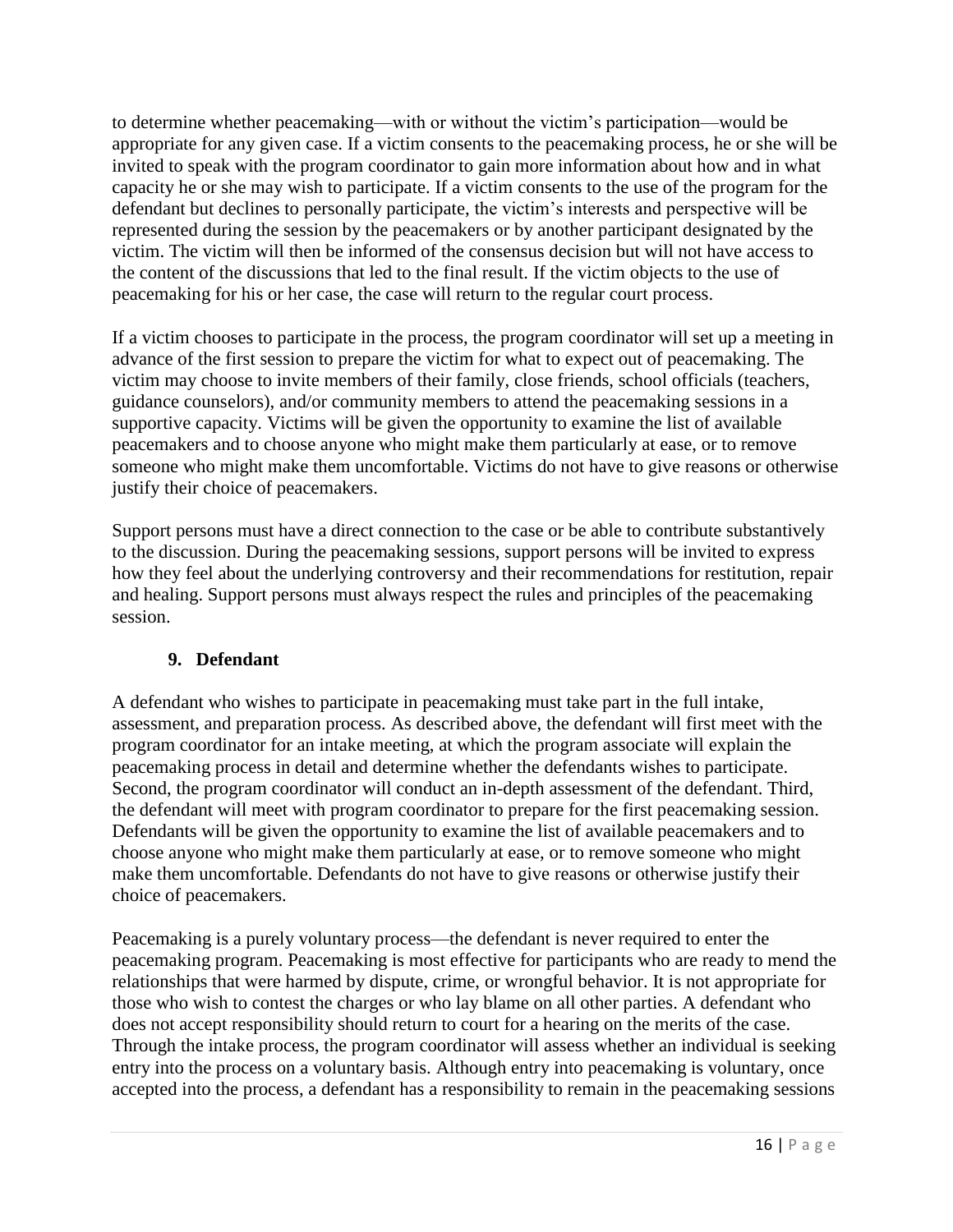until resolution. A defendant who leaves the peacemaking sessions prematurely may be refused re-entry into the program. In addition, the defendant's court case will not be resolved and he or she will be obligated to return to court.

Defendants are welcome to invite members of their family, close friends, school officials (teachers, guidance counselors), and community members to attend the peacemaking sessions in a supportive capacity. Prior to the initial peacemaking session, defendants will inform the program coordinator of any support persons they would like to attend the session. Support persons must have a direct connection to the case or be able to contribute substantively to the discussion.

One of the main purposes of peacemaking is to promote responsibility and self-correction in the participant. Defendants will be expected to take an active role in creating the peacemaking session that will best facilitate their healing process. Defendants will be responsible for ensuring that their support group attends the session, discussing the parameters of the consensus decision and reducing it to writing, and following up with the terms of the decision.

# **F. PEACEMAKERS**

The peacemaking program will rely on a corps of community volunteers who will serve as peacemakers.

#### **1. Recruitment**

In its first year of operations, peacemakers were recruited from the larger Red Hook community. As of its second year, peacemakers were recruited from across New York City. This reflects the growing impact of the peacemaking program, which accepts cases from the Red Hook community, the Red Hook Community Justice Center (which includes three precincts serving Red Hook, Sunset Park, Park Slope, Prospect Heights, Gowanus, Windsor Terrace, Boerum Hill, and Carroll Gardens), and the Adolescent Diversion Pilot at the downtown criminal court, which takes cases from across Brooklyn.

#### **2. Training**

All peacemakers will undergo an intensive unpaid training program over the course of three months. The training program will include instruction on the history and practices of peacemaking in Native communities, the criminal justice system, the art of storytelling, the Navajo Nation peacemaking program, mandatory reporting for child abuse, and an introduction to the Red Hook Community Justice Center. The peacemakers will participate in mock peacemaking sessions and will take an active part in adapting the peacemaking model to the Red Hook context and the greater Brooklyn community. Each peacemaker will have completed peacemaking training program, and each peacemaker will also visit the Red Hook Community Justice Center to observe court and meet with the presiding judge. At the end of the training program, each peacemaker will be prepared to work in small teams to conduct peacemaking sessions.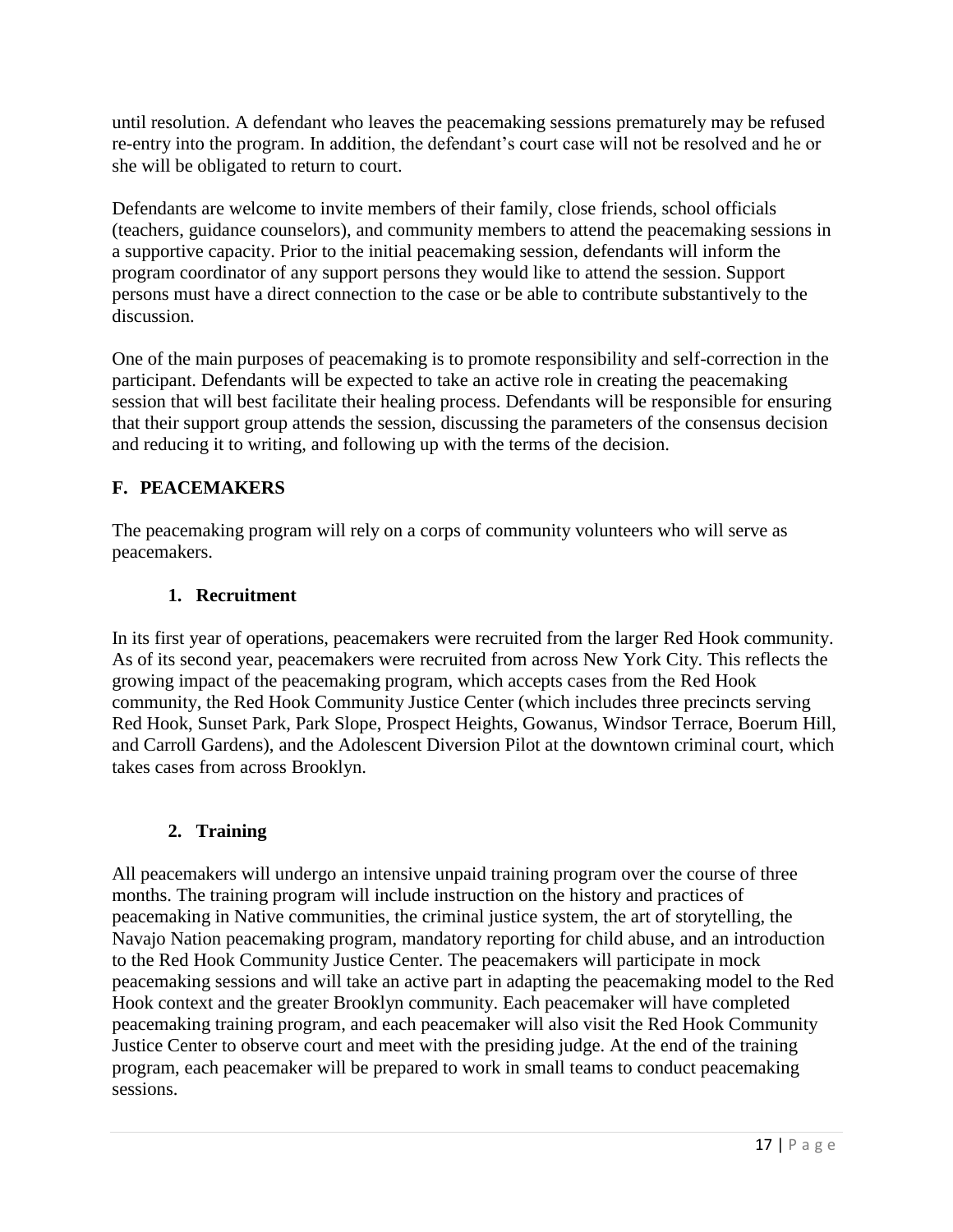#### **3. Qualifications**

The most important qualification for peacemakers is that they be respected members of the community with a desire to volunteer their time for the good of others. The length and intensity of the training program is designed to attract volunteers who are committed to their community and who are motivated by the underlying principles of peacemaking. Each peacemaker will also undergo a criminal record check. A criminal record will not, *per se*, preclude participation, however the Peacemaking staff will reserve the right to disqualify a peacemaker who has either (a) not been forthcoming about their criminal history, (b) has a registered conviction for a crime of a sexual, fraudulent or predatory nature or (c) other.

# **4. Responsibilities and Scheduling**

Peacemakers will be responsible for attending all sessions related to a particular client. Two to three peacemakers will be assigned to each case, whose sessions will run once every other week. The program coordinator will schedule the sessions according to the availability of the peacemakers and the participants. In case of emergency where a peacemaker needs to reschedule, the peacemaker will contact the program coordinator, who will determine whether, in the interests of fairness to the participant, the best course is to reschedule the session or to go forward with the other peacemakers. In the event that a peacemaker cancels more than three peacemaking sessions, the Peacemaking staff will meet with that peacemaker to determine whether to continue working together.

#### **5. Monthly meetings**

Peacemakers will be invited to attend a gathering once a month for all of the peacemakers and peacemaking staff. These meetings will allow the peacemakers to reflect on how the program is going and whether they need any advanced or continued training. Peacemaking staff may invite trainers to these meetings to assist the peacemakers with any aspect of the program.

#### **6. Confidentiality**

Everything spoken and experienced in the peacemaking session is confidential, and peacemakers will be expected to maintain confidentiality throughout the life of the case and going forward indefinitely. Peacemakers are not to take notes during the session. Rather, the program coordinator will keep track of the sessions and will refresh the peacemakers' memories before each subsequent session. Peacemakers who violate the rules on confidentiality will be removed from the program.

There are two exceptions to the rule of confidentiality:

 If a peacemaker suspects that a child is being abused or is about to be abused, the peacemaker must report the issue to the peacemaking staff.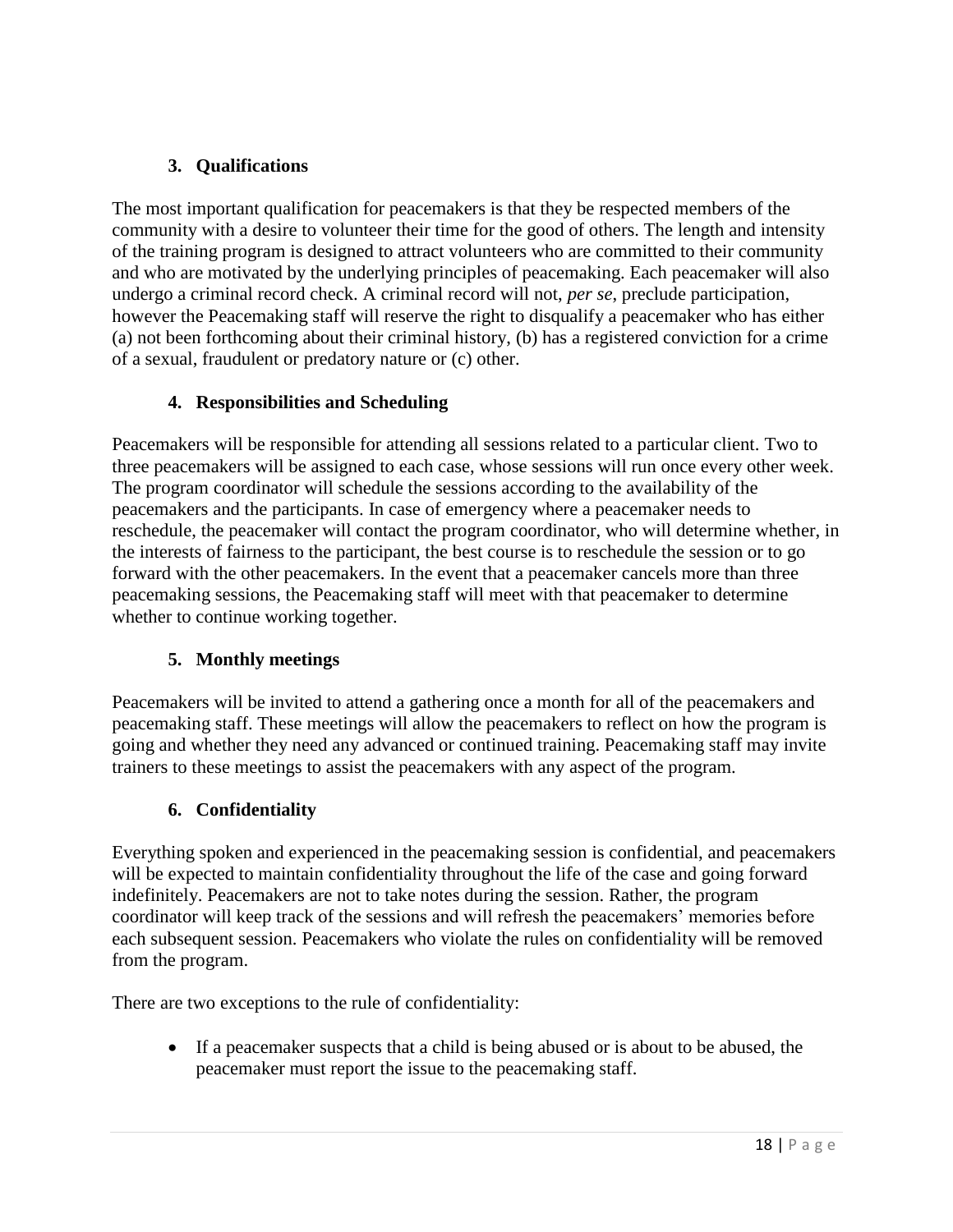If a peacemaker suspects that one of the participants in the session is in danger of causing physical harm, to him or herself or another, the peacemaker must report the issue to the peacemaking staff.

#### **7. Ethics and Boundaries**

Since many of the peacemaking participants are residents of Red Hook, it is expected that they may be known to the peacemakers prior to their participation in the program. Nonetheless, during the course of the peacemaking sessions, which may continue over a number of sessions, peacemakers must observe the following course of conduct vis-à-vis participating defendants and/or victims and their support persons, whether known to them previously or not:

> a. Transparency: peacemakers must report all contact made outside of the peacemaking sessions between peacemakers and defendants, victims and/or their support persons to the program associate.

b. Fraternization: peacemakers are forbidden from engaging in sexual or romantic contact with peacemaking defendants, victims and/or their support persons.

c. Money: peacemakers are prohibited from exchanging or lending money to peacemaking defendants, victims and/or their support persons.

d. Services: peacemakers are prohibited from receiving labor or other services, whether paid or unpaid, from peacemaking defendants, victims and/or their support persons.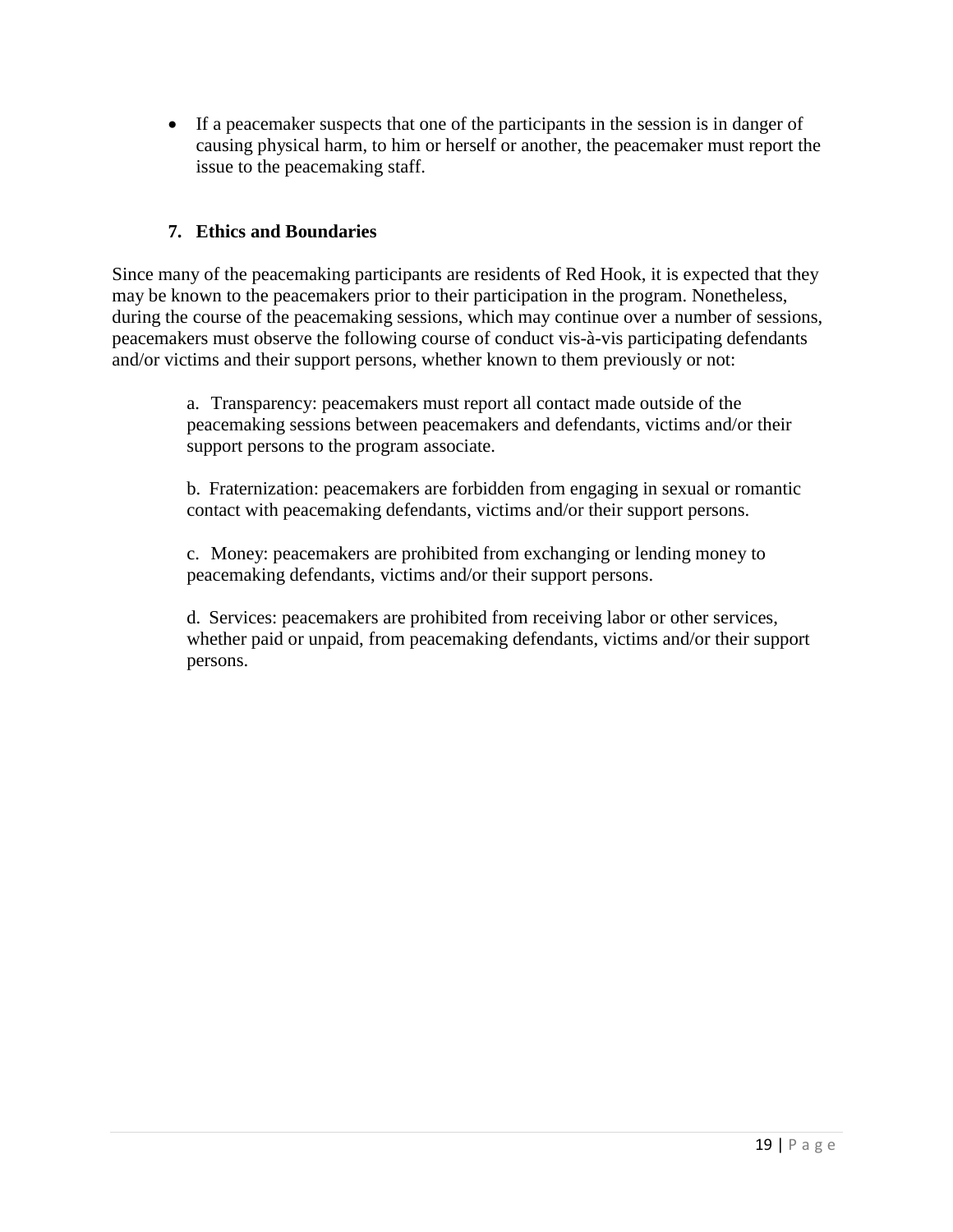#### **APPENDIX 1: Evaluation Strategy**

The Center uses a variety of research methodologies to evaluate whether new initiatives are successful, to identify areas for improvement, and to document lessons for justice system planners elsewhere. The Center's research department will assist the peacemaking program staff in evaluation of this project, using the following methods:

*Defendant Interviews*. All defendants will be interviewed at the beginning and at the end of the peacemaking process. Although the interviews will be considered a program requirement, the defendants will have the choice as to whether the results of their interviews will be included in the formal evaluation. The program associate will conduct the first interview before the peacemaking process commences, and the research department will conduct the second interview at the end of the peacemaking process. The interviews will solicit information about what happened during the peacemaking session, perceptions of session content and structure (what worked and what did not), perceptions along key elements of procedural justice (e.g., voice, respect, neutrality, and understanding), and overall satisfaction with the peacemaking experience.

*Community participants*. Open-ended interviews will be conducted with at least ten participants, such as victims, family members, and concerned community members. The interviews will similarly solicit information about what happened during the peacemaking session, perceptions of session content and structure (what worked and what did not), perceptions along key elements of procedural justice (i.e., voice, respect, neutrality, and understanding), and overall satisfaction with the peacemaking experience. The interviews will be conducted within one month of the end of the peacemaking process.

*Declined to participate*. Short interviews will be conducted with defendants who decline to take part in peacemaking. The interviews will solicit information about why the person declined and any concerns the person had about peacemaking.

*Group Interview—Justice Stakeholders*. The Center is interested in justice system stakeholders' perceptions of the peacemaking program, including perceived effectiveness and legal appropriateness. The group interview will take place at the end of the first year of the program. As the group interview is intended to focus more on policy and less on individualized experiences, it will bring together different stakeholders and allow them to interact with each other. Relevant stakeholders may include judges, prosecutors, defense attorneys, civil attorneys, and other staff (e.g., clinical staff at the Red Hook Community Justice Center).

*Group Interview—Peacemakers.* At the end of the first year, the research department will host a group interview of all of the peacemakers to solicit information about the process, from the initial training process to the actual peacemaking sessions. The group interview will allow the peacemakers to interact with each other as they discuss what worked, what was difficult, and what could have been improved about the program.

*Peacemaker's Process Assessment.* After each peacemaking session, the peacemaking program associate will write a short report that analyzes whether the peacemakers followed the steps in the guidelines and adhered to the tenets of the program. The report will not contain any personal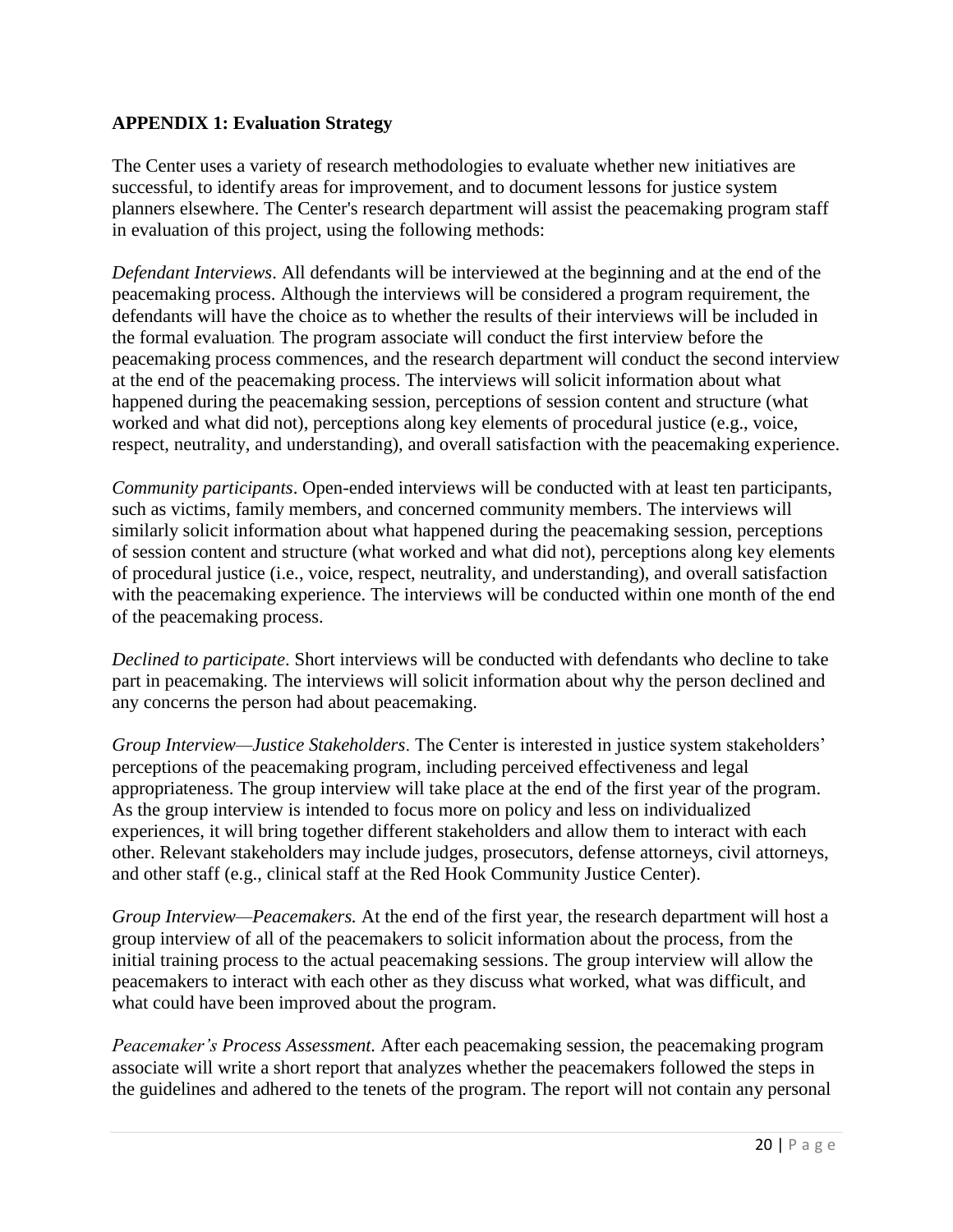identifiers of the participants and will focus entirely on the peacemaking process as conducted by the peacemakers. These reports will be compiled at the end of the year to shed light on any success or challenges of the peacemaking process and ways in which advanced training could be used to remedy any problems discovered.

*District attorney's comparison*. Whenever practicable, the peacemaking program director will work with the district attorney's office to record the sanction that the district attorney would have offered if the case had gone through the regular court process. At the end of the first year, the research department will compare the consensus agreements that resulted from peacemaking with the district attorney's original offer to determine whether any lessons can be drawn.

*Research Report*. The Center will produce a summary research report that will present the findings from all of the research activities outlined above.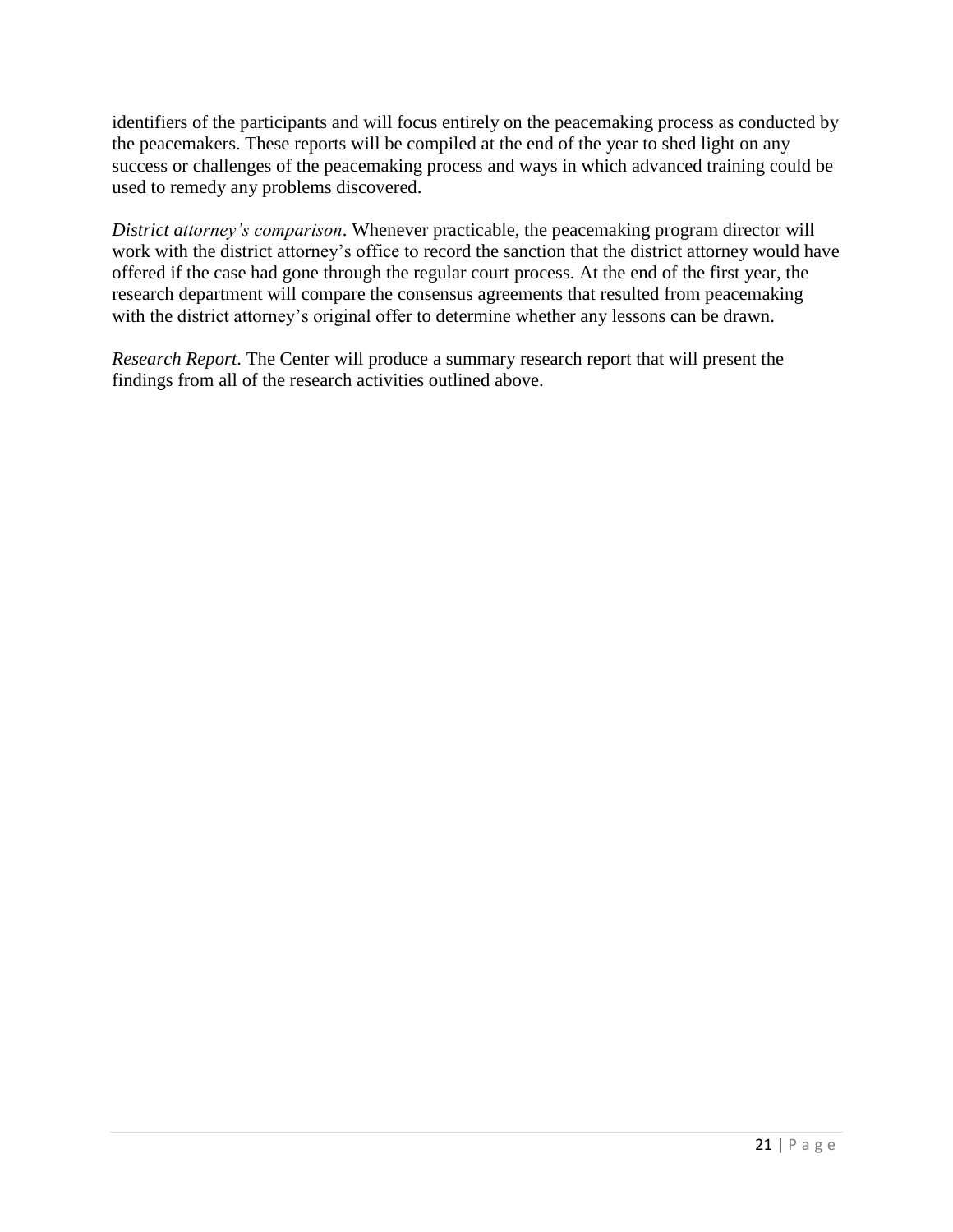#### **APPENDIX 2: Safety Protocols**

It is expected that peacemaking sessions will be held at a variety of locations throughout the Red Hook community. Before beginning any peacemaking session, the peacemaking staff should familiarize themselves with the facility being used, locate emergency exits, and request a copy of the building's safety protocols. In general, peacemakers and program staff should adhere to the following safety guidelines:

*Timely breaks*. Peacemakers should incorporate periodic breaks into all peacemaking sessions. Breaks give the participants time to process the things they hear during the session and allow emotions to cool. In general, peacemakers should call for a break once during a two-hour peacemaking session, and twice during a three-hour session. Breaks should be short, usually around 10 minutes. Additional breaks, or longer breaks, should be employed whenever the peacemakers feel it is appropriate or needed, as when an argument breaks out or it appears that particularly intense emotions may interfere with the peacemaking process.

*Staggered departures*. In the event that a session becomes hostile, the peacemakers should end the session immediately. Peacemakers should ask the defendant to remain in the building with his or her support people for 15 minutes or until all other participants leave. Peacemakers should always allow a victim and his or her support people to depart first. In the event that follow-up sessions are deemed appropriate and necessary, the peacemakers may request to hold the session at the Red Hook Community Justice Center in order to have a court officer available for assistance.

*Mandatory reporting of suspected child abuse and maltreatment.* New York State Social Services Law, Title 6, Section 413 requires certain service providers and professionals to report cases of suspected child abuse and/or neglect. Failure to report such cases as required by law may result in criminal prosecution. The peacemakers serving in the Red Hook Peacemaking Program are *not* mandated reporters as defined by law. Nonetheless, the peacemaking program requires, as a matter of strict policy, that all peacemakers immediately alert the program associate or the program director of any suspected instances of child maltreatment, abuse, or neglect. In the event that the neither the program associate nor the program director are available, peacemakers may report suspected child maltreatment, abuse, or neglect to other Center for Court Innovation staff. In any event, peacemakers shall notify the program associate or the program director at the first practical opportunity. All peacemakers have received training in the warning signs for suspected child abuse and/or maltreatment.

*In case of emergency.* If a peacemaker has concerns about a participant's safety, he or she should seek assistance from the program associate immediately. The program associate must treat any of the following circumstances as an emergency, suspend the peacemaking session, and call 911:

- Suicidal and/or homicidal thoughts with or without a plan for carrying it out;
- Medical emergency.